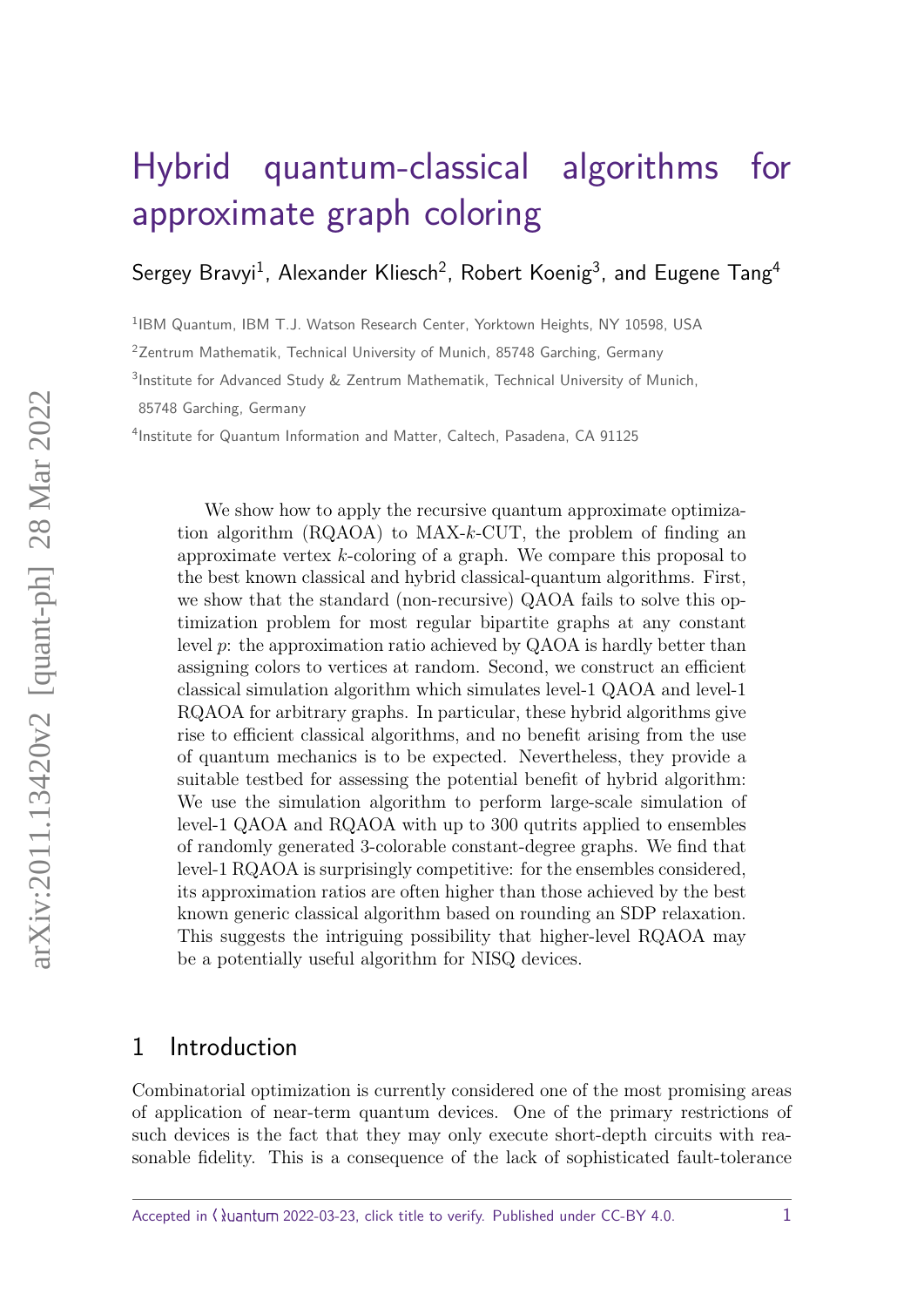mechanisms. Variational quantum algorithms such as the quantum approximate optimization algorithm (QAOA) [\[7\]](#page-25-0) can deal with this restriction because parameters such as the circuit depth/architecture can be chosen according to existing experimental restrictions. This is in contrast to more involved quantum algorithms e.g., for algebraic problems: these may involve circuit depths scaling with the problem size and have additional requirements on the connectivity of available inter-qubit operations.

QAOA and similar proposals are hybrid algorithms: Here we envision operations on the quantum device to be supplemented by efficient, that is, polynomialtime classical processing. As a result, the algorithmic capabilities of such a hybrid setup should be compared to the class of efficient (polynomial-time) classical probabilistic algorithms. This means that corresponding proposals face stiff competition against decades of algorithms research in classical computer science. While there are complexity-theoretic arguments underscoring the power of e.g., constant-depth quantum circuits, the jury is still out on whether hybrid algorithms for near-term devices can indeed provide a provable computational advantage over comparable classical algorithms.

Recent no-go results show limitations of variational quantum algorithms for the well-studied MAX-CUT problem: in [\[3\]](#page-24-0), we showed that the Goemans-Williamsonalgorithm – the best known classical algorithm for this problem – outperforms QAOA for any constant level *p* (which amounts to constant-depth for boundeddegree graphs) in terms of the achieved approximation ratio. This result extends to more general, possibly non-uniform  $\mathbb{Z}_2$ -symmetric hybrid local quantum algorithms, and shows that corresponding circuits will need a circuit depth growing at least logarithmically with the problem size to yield a better approximatio ratio. More recently, Farhi, Gamarnik and Gutmann [\[6\]](#page-25-1) exploited the spatial uniformity of the QAOA algorithm to give an extremely elegant argument demonstrating a similar logarithmic-depth lower bound for QAOA for random *d*-regular graphs. The title of reference [\[6\]](#page-25-1) aptly summarizes this conclusion using the words "the QAOA needs to see the whole graph".

To go beyond these negative results, one could attempt to simply use logarithmicdepth circuits with the reasoning that for small to intermediate problem sizes, the corresponding circuit depths may still be amenable to realization by a near-term device. In addition to the problem of fault-tolerance, the potential merits of this idea are unfortunately difficult to assess by means of classical simulation. Indeed, the very idea that this approach yields computational benefits over classical algorithms is in tension with efficient classical simulability of corresponding quantum processes.

An alternative to this necessarily limited approach is to try to find new ways of leveraging the information-processing capabilities of short-depth circuits by introduction of non-local (classical) pre- and post-processing steps, thereby sidestepping the key assumption of locality in the aforementioned no-go results. As long as one restricts to procedures where these additional processing steps can be executed efficiently (e.g., in polynomial time) and the quantum device is used only a polynomial number of times, the resulting hybrid algorithm still has the feature of being efficiently executable with near-term hardware. At the same time, it may provide additional descriptive power, ultimately (hopefully) resulting in improved approxi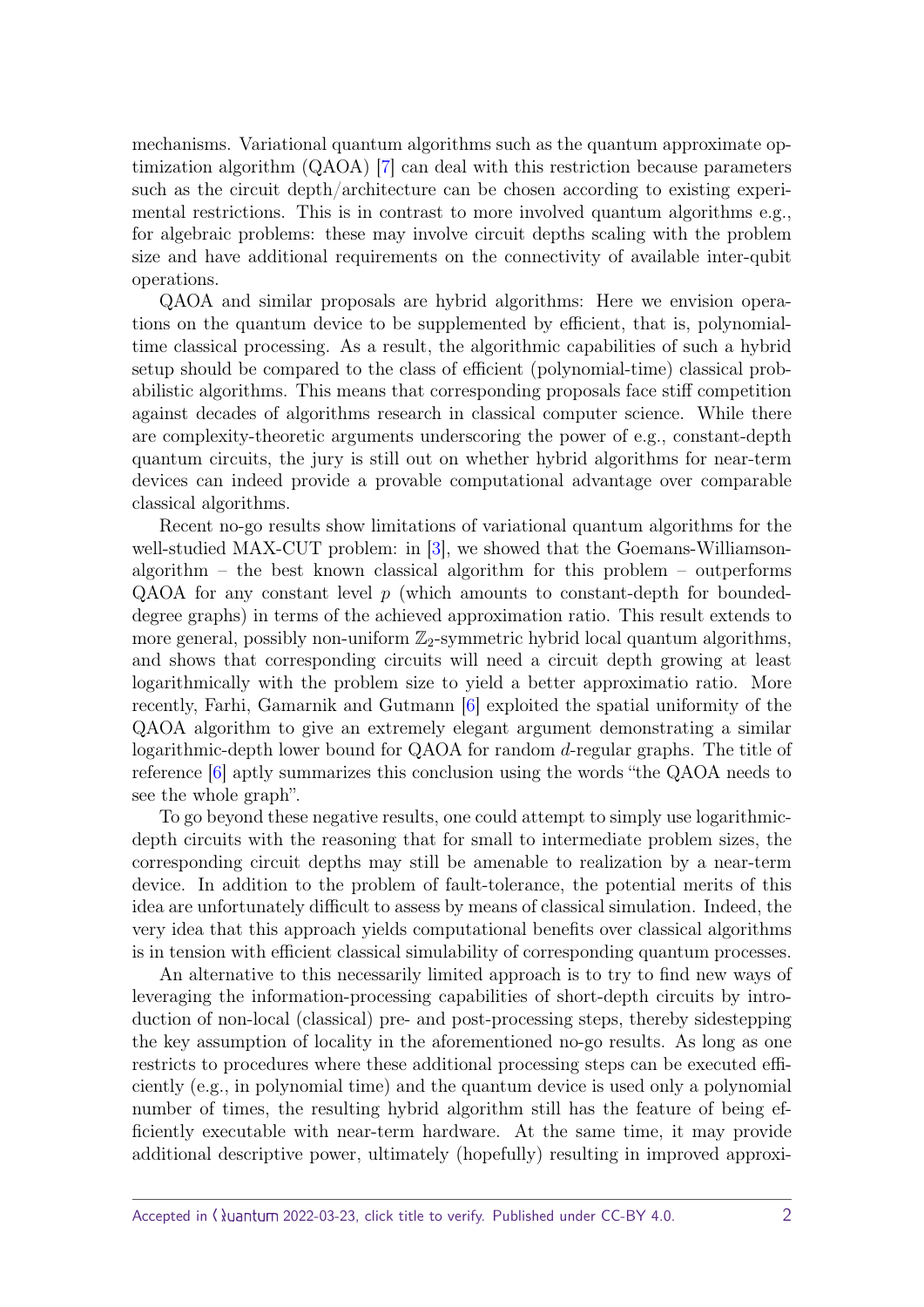mation ratios.

The recursive quantum approximate optimization algorithm (RQAOA) is a proposal of this kind which makes use of QAOA (with a constant level *p*) in a recursive fashion with the goal of improving approximation ratios. Numerical evidence obtained for MAX-CUT on random graphs indicates that even level-1 RQAOA significantly improves upon QAOA (at the same level) for the MAX-CUT problem [\[3\]](#page-24-0). While the problem of establishing a rigorous lower bound on the approximation ratio achieved by this hybrid algorithm remains open (except for very special families of instances), this indicates that RQAOA – especially at higher levels *p* – has the potential to yield results competitive with the best known classical algorithms.

Here we consider the MAX-*k*-CUT problem, an optimization version of the graph *k*-coloring problem. Suppose  $G = (V, E)$  is a graph with  $n = |V|$  vertices and  $e = |E|$  edges. Given an integer  $k \geq 2$ , the goal is to find an approximate *k*-coloring of vertices of *G* which maximizes the number of edges whose endpoints have different colors. For each vertex  $j \in V$ , introduce a variable  $x_j \in \mathbb{Z}_k$  which represents a color assigned to *j*. The *k*-coloring cost function to be maximized is defined as

<span id="page-2-0"></span>
$$
C(x) = \sum_{(i,j)\in E} (1 - \delta_{x_i, x_j}) \quad \text{for} \quad x \in \mathbb{Z}_k^n \ . \tag{1}
$$

The performance of a *k*-coloring algorithm on a given graph *G* is usually quantified by its approximation ratio  $\alpha$ , that is, the ratio between the expected value of the cost function  $C(x)$  on a coloring x produced by the algorithm and the maximum value  $\max_x C(x)$ .

The MAX-*k*-CUT problem can also be viewed as an anti-ferromagnetic *k*-state Potts model. The standard MAX-CUT problem corresponds to  $k = 2$ . The problem is well-studied. Consider first the special case where *G* is a *k*-colorable graph. Clearly, a uniformly random assignment of colors *x* achieves an approximation ratio of 1 − 1*/k* on average. For the case where *k* is a power of two, Cho, Raje and Sarrafzadeh [\[11\]](#page-25-2) constructed an  $O((e+n) \log k)$ -time algorithm which achieves an approximation ratio of  $1 - 1/k(1 - 1/n)^{\log k}$ , improving upon a deterministic *O*(*enk*)-time algorithm [\[21\]](#page-26-0) achieving the same ratio  $1 - 1/k$  as random coloring (and obtained by derandomizing the latter). In the general case, when *G* may not be *k*-colorable, Frieze and Jerrum [\[8\]](#page-25-3) gave an algorithm achieving an approximation ratio  $1 - 1/k + 2 \log k/k^2$  for arbitrary sufficiently large k. This is known to be close to optimal since no polynomial-time algorithm can achieve an approximation ratio better than  $1 - 1/(34k)$  unless  $P = NP$  [\[12\]](#page-25-4), and is indeed optimal if one assumes the Unique Games Conjecture [\[13\]](#page-25-5). Frieze and Jerrum's algorithm is based on an SDP relaxation and a randomized rounding scheme inspired by Goemans and Williamson's algorithm for MAX-CUT [\[10\]](#page-25-6) and comes with detailed estimates of the approximation ratio  $\alpha_k$  achieved by the algorithm, namely

$$
\alpha_2 \ge 0.878567
$$
  
\n
$$
\alpha_3 \ge 0.800217
$$
  
\n
$$
\alpha_4 \ge 0.850304
$$
  
\n
$$
\alpha_5 \ge 0.874243
$$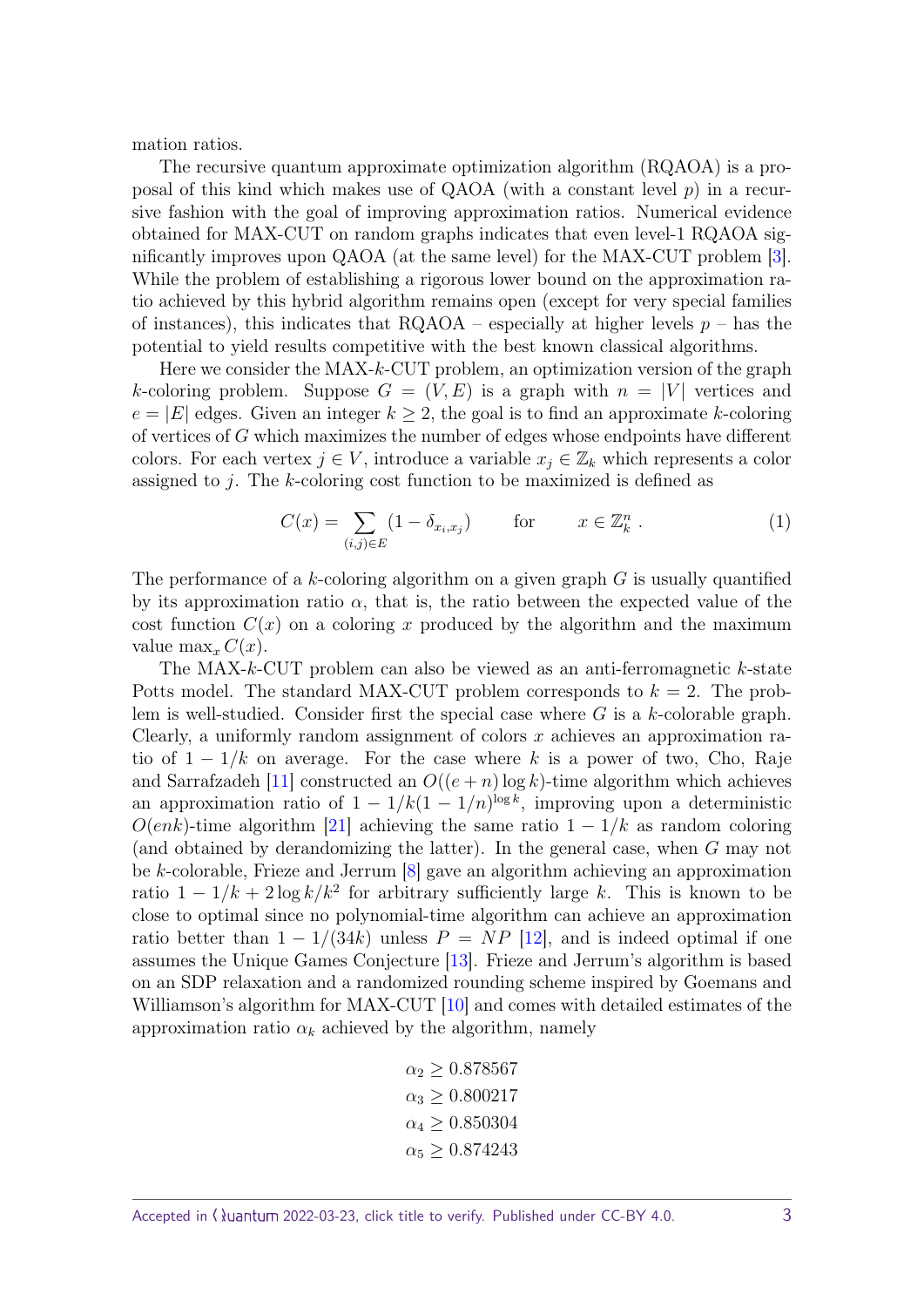Here the bound on  $\alpha_2$  matches the Goemans-Williamson algorithm for MAX-CUT. This was further improved by a new algorithm by Klerk et al. [\[14\]](#page-25-7) with a guaranteed approximation ratio of

<span id="page-3-0"></span>
$$
\alpha_3 \ge 0.836008
$$
  
\n
$$
\alpha_4 \ge 0.857487
$$
 (2)

Their algorithm is based on the properties of the Lovasz  $\vartheta$ -function and achieves the best currently known approximation ratio (for polynomial-time algorithms) for  $k = 3$ . Goemans and Williamson themselves [\[9\]](#page-25-8) independently introduced an algorithm based on so-called "complex semidefinite programming" that matches this ratio for  $k = 3$ . Unfortunately, the analysis involved in establishing the bound  $(2)$ is significantly more complicated than the MAX-CUT case and is not known to be generalizable to arbitrary *k*. Fortunately, Newman [\[17\]](#page-26-1) describes a simple rounding procedure that leads to an algorithm provably matching the bound [\(2\)](#page-3-0) while only being slightly worse than Frieze/Jerrum for larger values of *k*. Finally, it should also be noted that dense 3-colorable graphs can be 3-colored in (randomized) polynomial time [\[1\]](#page-24-1).

Here we study approximation ratios achieved by QAOA and RQAOA, respectively for MAX- $k$ -CUT with  $k > 2$ , and compare these to those achieved by the best known classical approximation algorithms for this problem discussed above.

**Outline** In Section [2,](#page-3-1) we discuss how to formulate QAOA and RQAOA for the MAX-*k*-CUT-problem. In Section [3,](#page-6-0) we establish limitations on constant-level QAOA. In Section [4,](#page-10-0) we describe an efficient classical simulation algorithm for simulating level-1 QAOA and level-1 RQAOA. In Section [5](#page-15-0) , we discuss our numerical findings comparing level-1 QAOA and level-1 RQAOA with the best known classical algorithm for MAX-*k*-CUT.

# <span id="page-3-1"></span>2 Hybrid algorithms for MAX-*k*-CUT

Here we give a brief description of how QAOA and RQAOA can be adapted to apply to MAX-k-CUT for any  $k \geq 2$ .

#### 2.1 QAOA to MAX-*k*-CUT

Solving MAX- $k$ -CUT by level- $p$  QAOA (in the following denoted by  $QAOA_p$ ) proceeds in an established fashion as in the case of MAX-CUT (i.e.,  $k = 2$ ). One notable feature is that in the MAX-*k*-CUT problem, it is natural to work with *n* qudits of dimension *k* each instead of qubits (all quantum circuits considered below can be simulated on a standard qubit-based quantum computer with a constant-factor overhead). We use the *n*-qudit cost function Hamiltonian

<span id="page-3-2"></span>
$$
C = \sum_{1 \le i < j \le n} \sum_{b \in \mathbb{Z}_k} J_{i,j}(b) \Pi_{i,j}(b) \tag{3}
$$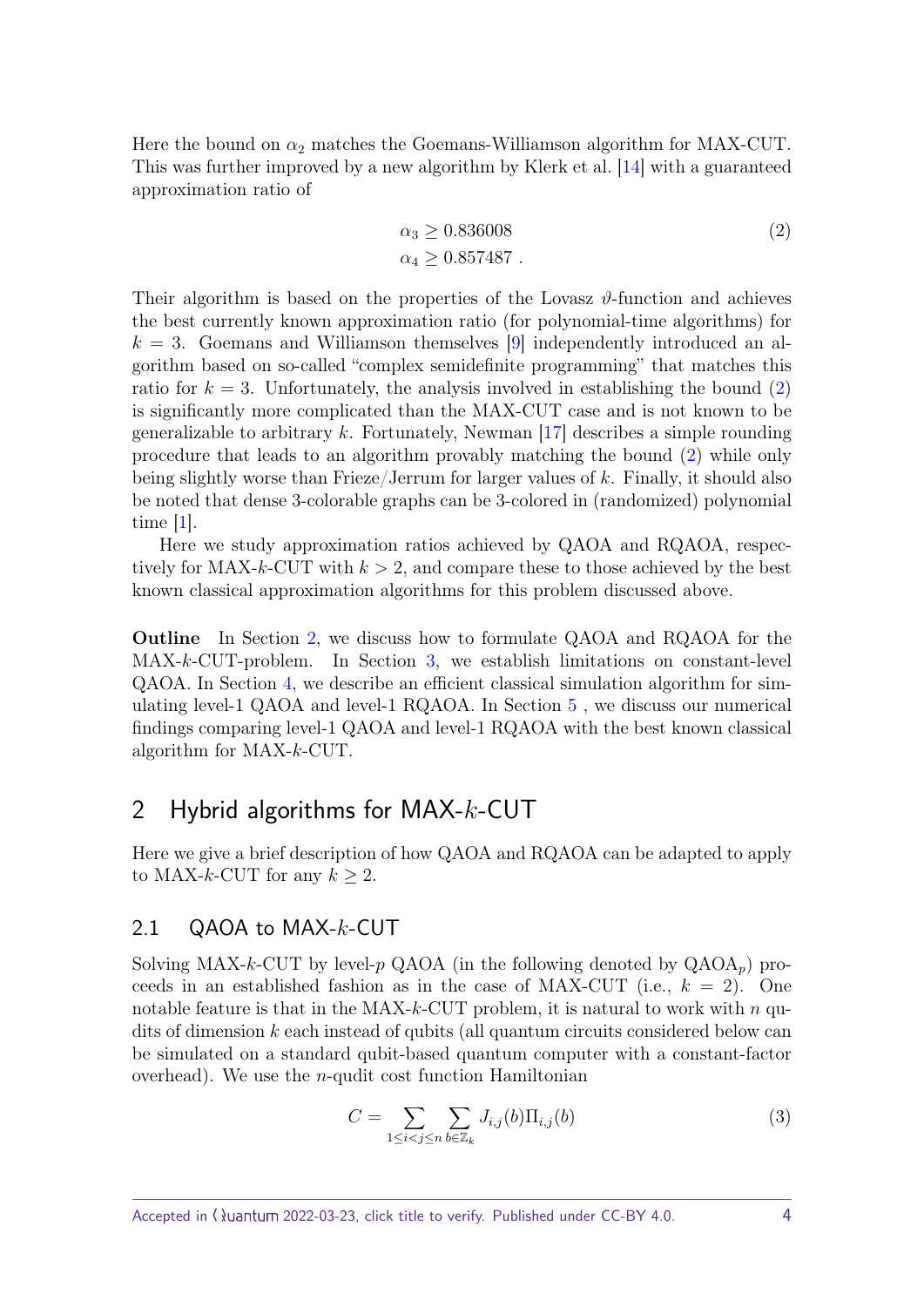where  $J_{i,j}(b)$  are real coefficients and

$$
\Pi(b) = \sum_{a \in \mathbb{Z}_k} |a, a+b\rangle\langle a, a+b|
$$

is a diagonal projector acting on  $\mathbb{C}^k \otimes \mathbb{C}^k$ . Here and below the addition of color indices is performed modulo *k*. The subscripts  $i, j$  in  $\Pi_{i,j}(b)$  indicate which pair of qudits is acted upon by  $\Pi(b)$ . By definition,  $\Pi_{i,j}(b) = \Pi_{j,i}(-b)$ .

Equation [\(3\)](#page-3-2) defines a general class of cost function Hamiltonians. The MAX*k*-CUT problem on a graph  $G = (V, E)$  associated with the cost function [\(1\)](#page-2-0) corresponds to the choice of coefficients

$$
J_{i,j}(b) = \begin{cases} 0, & (i,j) \notin E \\ 1 - \delta_{b,0}, & (i,j) \in E \end{cases}
$$
 (4)

The Hamiltonian *C* defined Eq. [\(3\)](#page-3-2) commutes with the symmetry operator  $X^{\otimes n}$ , where

<span id="page-4-2"></span><span id="page-4-1"></span>
$$
X=\sum_{c\in\mathbb{Z}_k}|c+1\rangle\langle c|
$$

is the generalized Pauli-X operator. This is analogous to the  $\mathbb{Z}_2$ -symmetry of the Ising model exploited in [\[3\]](#page-24-0). Motivated by the corresponding ansatz for MAX-CUT, we generalize the level-*p* QAOA ansatz to qudits as

<span id="page-4-3"></span>
$$
|\psi(\beta,\gamma)\rangle = U(\beta,\gamma)|+^{n}\rangle , \qquad (5)
$$

where the level-*p* QAOA unitary is given by

$$
U(\beta, \gamma) = \prod_{t=1}^{p} B(\beta^{(t)})^{\otimes n} e^{-i\gamma^{(t)}C},
$$

with  $\beta = (\beta^{(1)}, \ldots, \beta^{(p)}) \in (\mathbb{R}^k)^p$ ,  $\gamma = (\gamma^{(1)}, \ldots, \gamma^{(p)}) \in \mathbb{R}^p$  and where for  $\beta \in \mathbb{R}^k$ , the unitary  $B(\beta)$ :  $\mathbb{C}^k \to \mathbb{C}^k$  is diagonal in the eigenbasis of *X* and given by

$$
B(\beta) = \sum_{a \in \mathbb{Z}_k} e^{i\beta_a} |\phi_a\rangle\langle\phi_a| \ , \qquad |\phi_a\rangle \equiv Z^a|+\rangle \ . \tag{6}
$$

In this expression,

$$
Z = \sum_{a \in \mathbb{Z}_k} \omega^a |a\rangle\langle a| \ , \qquad \omega \equiv e^{2\pi i/k}
$$

is the generalized Pauli-Z operator, whereas  $|+\rangle \in \mathbb{C}^k$  is the +1 eigenvector of X, that is,  $|+\rangle = k^{-1/2} \sum_{b \in \mathbb{Z}_k} |k\rangle$ . Level-*p* QAOA for MAX-*k*-CUT proceeds by

- <span id="page-4-0"></span>(i) first maximing the expected value  $\langle \psi | C | \psi \rangle$  where  $| \psi \rangle \equiv | \psi ( \beta, \gamma) \rangle$  over  $( \beta, \gamma) \in$  $(\mathbb{R}^k)^p \times \mathbb{R}^p$ .
- (ii) then measuring an energy-maximizing state  $|\psi_*\rangle = |\psi(\beta_*, \gamma_*)\rangle$  in the computational basis.

The output of this process is a coloring  $x \in \mathbb{Z}_k^n$  achieving an expected approximation ratio

$$
\max_{\beta,\gamma} \langle \psi | C | \psi \rangle / \max_x C(x) .
$$

This concludes the description of QAOA*p*.

Accepted in 
$$
\langle \lambda \rangle
$$
uantum 2022-03-23, click title to verify. Published under CC-BY 4.0.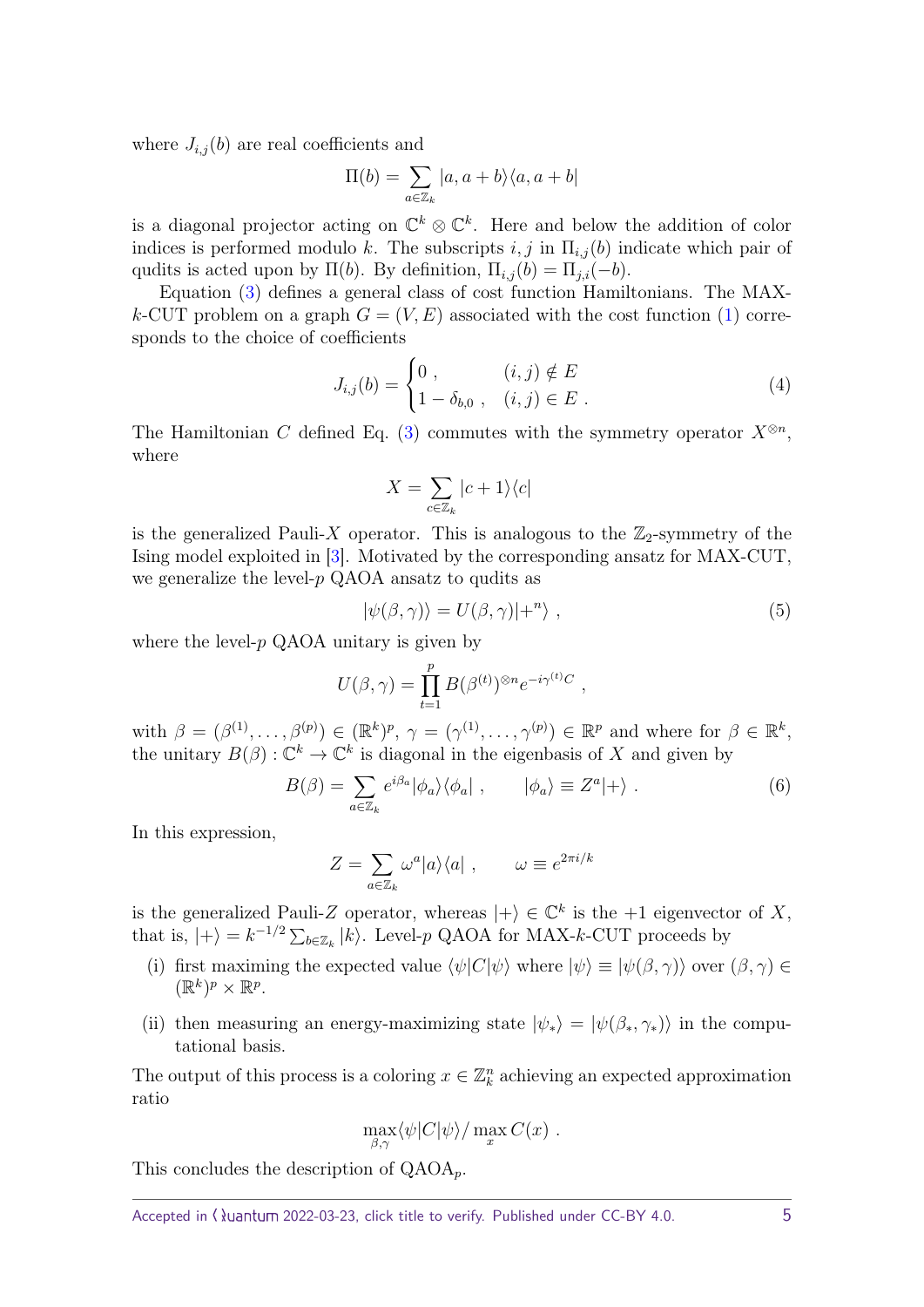#### 2.2 Adapting RQAOA to MAX-*k*-CUT

The RQAOA proceeds by successively reducing the size of the problem, eliminating a single variable in each step by a procedure called correlation rounding. To formulate RQAOA for MAX-*k*-CUT, we begin by noting that the family of Hamiltonians defined by [\(3\)](#page-3-2) is closed under variable eliminations (up to irrelevant additive constants).

Level-*p* RQAOA proceeds by iterative applications of several single variable elimination steps as described by [\(i\)](#page-4-0) and [\(ii\)](#page-5-0) described below. We note that in the very first variable elimination step, the scalar  $M_{i,j}(b)$  (for a fixed pair of vertices  $(i, j)$ ) computed in [\(i\)](#page-4-0) depends only on whether or not *b* is non-zero. This is a consequence of the specific form [\(4\)](#page-4-1) of the coefficients  $J_{i,j}(b)$  in the (initial) MAX-k-CUT cost function Hamiltonian  $C$  (Eq.  $(3)$ ). However, this is no longer necessarily the case after one or more variable elimination steps have been completed since the cost function Hamiltonian is updated according to [\(ii\)](#page-5-0).

A single variable elimination step of level-*p* RQAOA works as follows:

(i) First, maximize the expected value  $\langle \psi | C | \psi \rangle$  with  $| \psi \rangle = | \psi ( \beta, \gamma) \rangle$  over  $( \beta, \gamma) \in$  $(\mathbb{R}^k)^p \times \mathbb{R}^p$ . Then compute the mean value

$$
M_{i,j}(b) = \langle \psi | \Pi_{i,j}(b) | \psi \rangle
$$
 for all pairs of vertices  $(i, j)$ .

Note that  $0 \leq M_{i,j}(b) \leq 1$  since  $\Pi_{i,j}(b)$  is a projector.

<span id="page-5-0"></span>(ii) Next, find a pair of vertices  $(i, j)$  and a color  $b \in \mathbb{Z}_k$  with the largest magnitude of  $M_{i,j}(b)$  (breaking ties arbitrarily). Then impose the constraint

<span id="page-5-1"></span>
$$
x_j = x_i + b \pmod{k},\tag{7}
$$

restricting the search space to the span of computational basis vectors  $|x\rangle$  associated with colorings  $x \in (\mathbb{Z}_k)^n$  satisfying [\(7\)](#page-5-1). Observe that  $|\psi\rangle$  has support on such basis states if and only if  $M_{i,j}(b) = 1$ . To eliminate the variable  $x_i$ , the constraint  $(7)$  is inserted into the cost function Hamiltonian as follows: use the identity

$$
\Pi_{i,j}(b)\Pi_{j,h}(a-b) = \Pi_{i,j}(b)\Pi_{i,h}(a)
$$

which holds for all  $h \notin \{i, j\}$  and all  $a \in \mathbb{Z}_k$ . Thus  $\Pi_{i,h}(a) = \Pi_{i,h}(a - b)$  on the subspace satisfying the constraint. Replacing  $\Pi_{i,h}(a)$  by  $\Pi_{j,h}(a-b)$  in the cost function Hamiltonian for all  $h \notin \{i, j\}$  one gets a new Hamiltonian  $C'$  of the form [\(3\)](#page-3-2) (up to an additive constant) acting on  $n-1$  variables, i.e.,  $C'$  acts trivially on the *i*-th qudit. The cost function  $C'$  is defined on a graph  $G'$  with *n* − 1 vertices obtained from *G* by identifying the vertices *i* and *j*.

By construction, the maximum energy of  $C<sup>′</sup>$  coincides with the maximum energy of *C* over the subset of assignments satisfying the constraints [\(7\)](#page-5-1). Since the new Hamiltonian  $C'$  acts trivially on the qudit  $i$ , this qudit can be removed from the simulation. This completes the variable elimination step.

 $RQAOA<sub>p</sub>$  executes several variable elimination steps in succession, eliminating one variable in each recursion until the number of variables reaches a predefined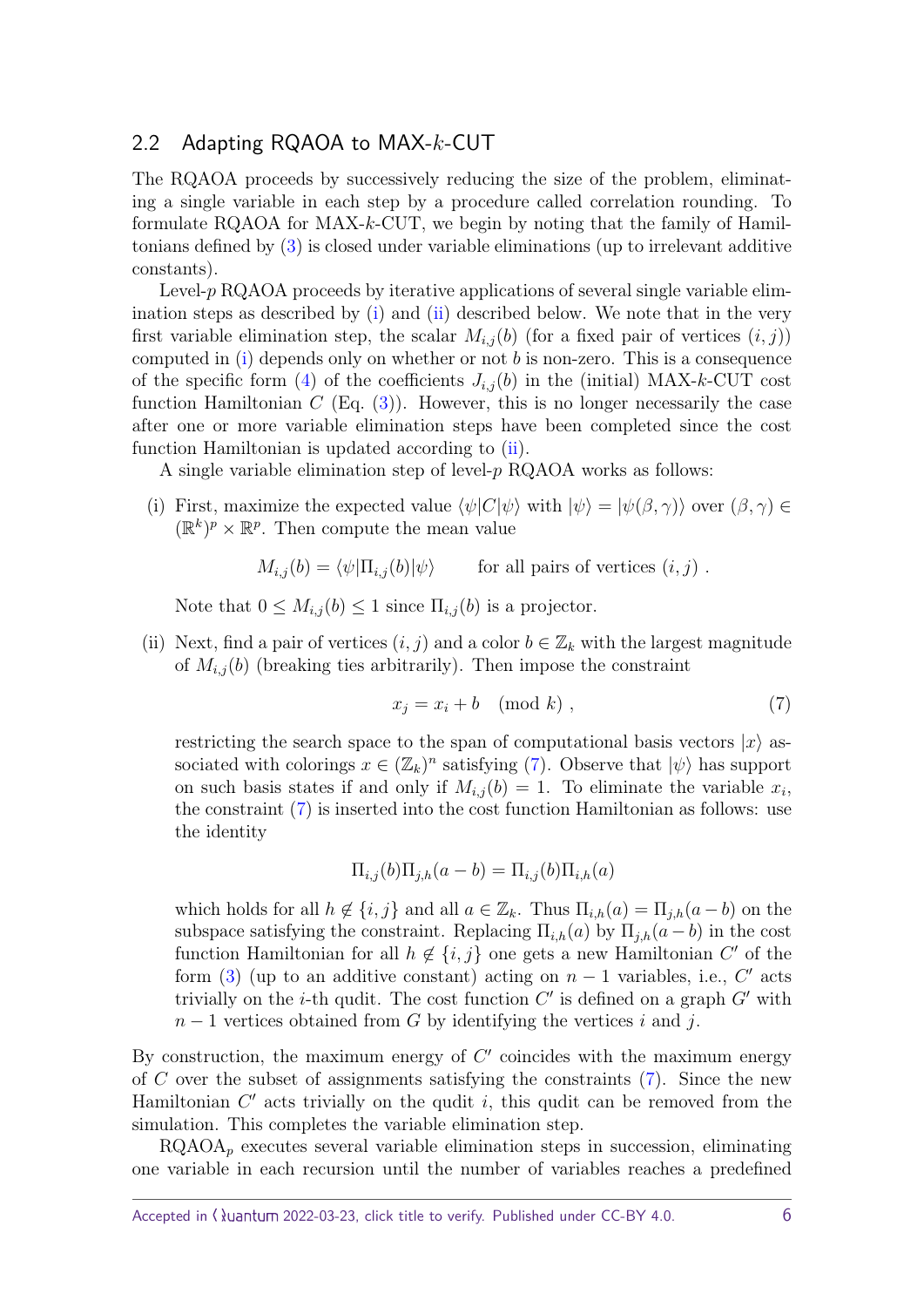cutoff value  $n_c$ . The remaining Hamiltonian then only depends on  $n_c$  variables is minimized by a purely classical algorithm, for example brute-force search. An (approximate) solution  $x \in \mathbb{Z}_k^n$  of the original problem can then be obtained recursively by reconstructing eliminated variables using the constraints [\(7\)](#page-5-1).

Since the introduction of RQAOA in [\[3\]](#page-24-0), other modifications of QAOA involving iterated rounding procedures have been proposed, see e.g., [\[16,](#page-26-2) Section V.A]. In contrast to the variant discussed there, RQAOA's rounding procedure is deterministic and relies on rounding correlations between qudits rather than individual spin polarizations.

Further variations of RQAOA have been proposed and studied in [\[5,](#page-25-9) [20\]](#page-26-3). There, the authors consider "warm-starting" the algorithm by beginning with a solution returned by an efficient classical algorithm (for the case of MAX-CUT, the Goemans-Williamson algorithm) instead of the standard product state. They provided numerical evidence that both QAOA and RQAOA can achieve better performance when supplemented with "warm-starting", making this a promising potential avenue for future investigations.

# <span id="page-6-0"></span>3 Limitations of QAOA*<sup>p</sup>* applied to MAX-*k*-CUT

Limitations for level-*p* QAOA with  $p = O(\log n)$  applied to MAX-CUT were obtained for ensembles of random *d*-regular graphs in [\[6\]](#page-25-1). Here we show analogous results for QAOA applied to MAX-*k*-CUT for *k >* 2. Our main result is the following theorem. It shows that unless the level *p* of QAOA grows at least logarithmically with *n*, QAOA cannot be more than marginally better (for large *n* and *d*) than randomly guessing a coloring, for most *d*-regular bipartite graphs. We denote by  $\mathcal{G}_{n,d}^{bi}$  the ensemble of uniformly random *d*-regular bipartite graphs on *n* vertices. For a graph *G*, we denote by  $MC_k(G) = \max_{x \in \mathbb{Z}_k^n} C(x)$  the maximum *k*-cut of *G*. Note that  $MC_k(G) = nd/2$  for any *d*-regular bipartite graph *G*. Let  $\alpha_p^{\text{MC}_k}(G)$  be the approximation ratio of MAX-*k*-CUT QAOA<sub>*p*</sub> applied to *G*, that  $\int_{0}^{R} \alpha_p^{\text{MC}_k}(G) = \langle \psi(\theta_*) \rangle |C(G)|\psi(\theta_*)\rangle / \text{MC}_k(G)$  where  $\theta_* = (\beta_*, \gamma_*) \in (\mathbb{R}^k)^p \times \mathbb{R}^p$  is an optimal set of angles, and where  $C(G)$  is the cost function Hamiltonian for  $G$ defined by Eq.  $(3)$ .

<span id="page-6-1"></span>**Theorem 3.1.** *There is a constant*  $\zeta > 0$  *such that* 

$$
\Pr_{G \sim \mathcal{G}_{n,d}^{bi}} \left[ \alpha_p^{MC_k}(G) \ge (1 - 1/k) + o_d(1) + o_n(1) \right] \le o(1)
$$

*for all degrees d satisfying*  $d \geq \zeta$  *and*  $d = o$  $\sqrt{n}$  and all levels  $p < \frac{1}{2} \log_d n$ .

Our approach generally follows the basic idea of [\[6\]](#page-25-1) and also exploits the fact that QAOA is a local, and furthermore uniform algorithm. In contrast to the main result of [\[6\]](#page-25-1), which is expressed as an upper bound on the expected approximation ratio (over the choice of graph) achieved by QAOA, Theorem [3.1](#page-6-1) shows that the approximation ratio is upper bounded for almost all graphs in the considered ensemble. Analogous to the setting of [\[6\]](#page-25-1), where it is shown that the approximation ratio converges to 1*/*2 in the limit of large *d*, we show that the limiting value is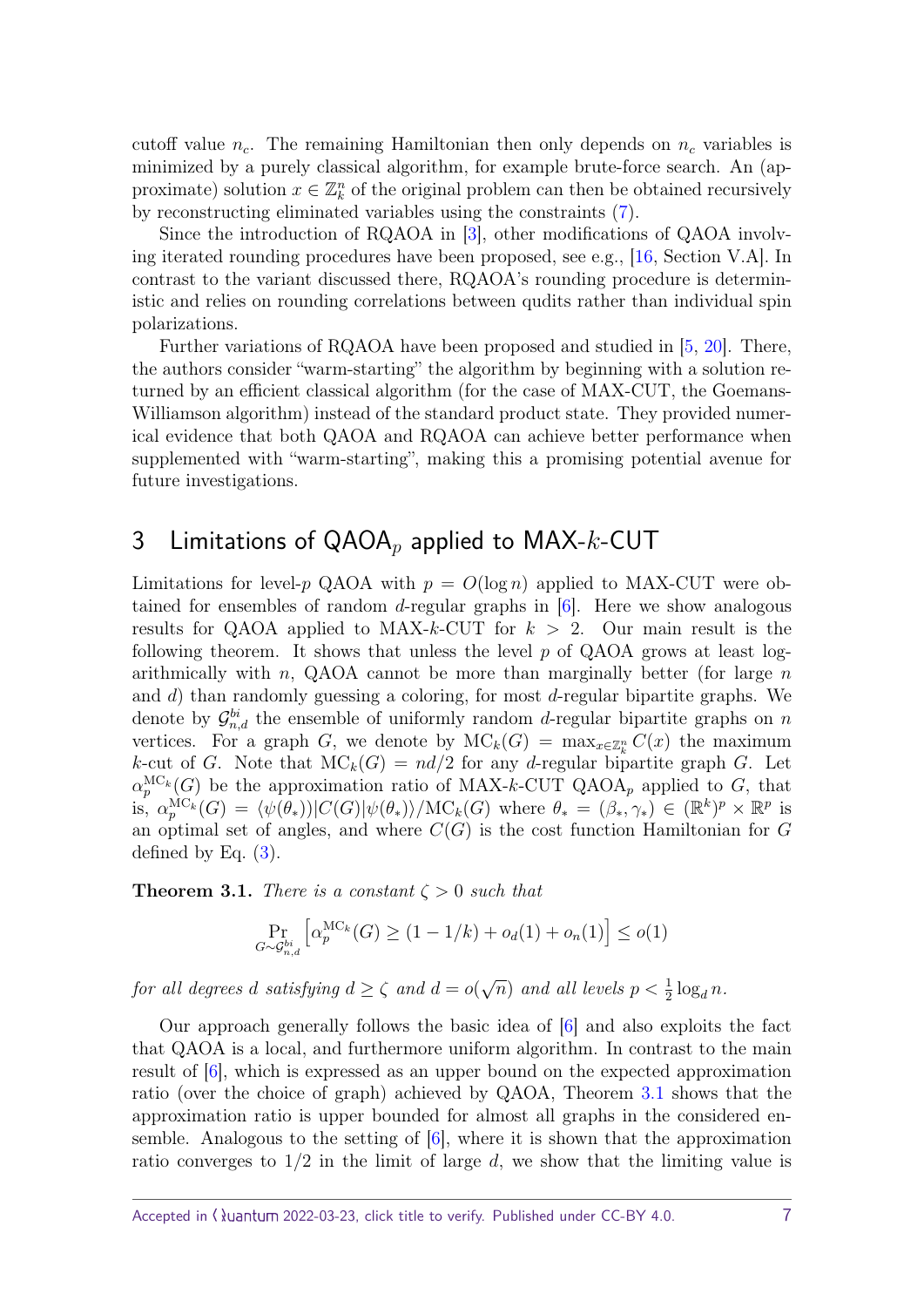the approximation ratio achieved by random guessing. In the analysis of [\[6\]](#page-25-1), the explicitly known expected maximal cut size for random *d*-regular graphs is used. The analogous value for MAX-*k*-CUT is not known for random *d*-regular graphs. Instead, we rely on an upper bound on the size of the maximum *k*-cut for typical *d*-regular random graphs obtained in the analysis of an SDP-relaxation from [\[4\]](#page-25-10). In our analysis, we pay special attention to the graph-dependence of the optimal QAOA angles when computing QAOA approximation ratios: here we make use of the fact that the figure of merit (the average energy) for different typical graphs differs only by a negligible amount for any fixed angles.

Given a graph  $G = (V, E)$ , let  $(i, j) = e \in E$  be an edge in *G*. We write  $N_p(e)$ to denote the *p*-local neighborhood of *e*, i.e., the subgraph induced by the set of all vertices *h* such that  $d(h, i) \leq p$  or  $d(h, j) \leq p$ . Let  $T_{p,d}$  denote the tree such that all vertices except the leaves are *d*-regular and such that there exists an edge  $(i, j)$  such that all leaves are distance p from either i or j. Let  $n_{T_n,d}(G)$  denote the number of edges *e* in a graph *G* such that  $N_p(e) \ncong T_{p,d}$ . The key insight of [\[6\]](#page-25-1) is the fact that for *p* sufficiently small compared to *n*, it holds with high probability that almost all *p*-local neighborhoods of a random *d*-regular graph look like *Tp,d*. This is expressed by the following lemma, where we denote by  $\mathcal{G}_{n,d}$  the uniform distribution over *d*-regular graphs on *n* vertices.

<span id="page-7-0"></span>**Lemma 3.2.** *[\[6\]](#page-25-1)* Let *n, d* and  $A \in (0,1)$  be given. Suppose that

<span id="page-7-2"></span><span id="page-7-1"></span>
$$
(d-1)^{2p} < n^A \tag{8}
$$

*Then there exists some constant*  $A' \in (A, 1)$  *such that* 

$$
\mathbb{E}_{G \sim \mathcal{G}_{n,d}} \left[ n_{T_{p,d}}(G) \right] = O(n^{A'}) .
$$

*In particular, by Markov's inequality,*

$$
\Pr_{G \sim \mathcal{G}_{n,d}}[n_{T_{p,d}}(G) \ge n^B] = O(n^{A'-B}) = o(1) \quad \text{for all } B \in (A', 1) .
$$
 (9)

*Moreover, the same result also holds for the ensemble*  $\mathcal{G}_{n,d}^{bi}$  *of random d-regular bipartite graphs.*

The proof of Lemma [3.2](#page-7-0) relies on the fact that the number of cycles of length  $\ell$  in a random *d*-regular graph is Poisson distributed, allowing an upper bound to be established on the expected number of cycles below a certain length [\[23\]](#page-26-4). This latter bound applies to both random *d*-regular graphs as well as random bipartite *d*-regular graphs. Both ensembles will be of relevance in the proof of Theorem [3.1.](#page-6-1)

Let us now fix some  $B \in (A', 1)$ . We will say that a graph *G* on *n* vertices is *T*-typical if  $n_{T_n,d}(G) < n^B$ . Lemma [3.2](#page-7-0) says that a random (possibly bipartite) *d*-regular graph *G* is *T*-typical with high probability. Since QAOA is a local, and moreover uniform, algorithm, the performance of  $QAOA<sub>p</sub>$  on any given graph can be related to the performance of  $QAOA_p$  on the induced *p*-neighborhood of each edge. Lemma [3.2](#page-7-0) therefore suggests that to study  $QAOA<sub>p</sub>$  for generic *d*-regular graphs, it suffices to consider the behavior of  $QAOA_p$  on  $T_{p,d}$ .

Let now  $C(G)$  be the cost function Hamiltonian for the MAX- $k$ -CUT problem associated with *G* (see Eq. [\(3\)](#page-3-2)), and let  $\psi(\theta)$  denote the level-*p* QAOA state defined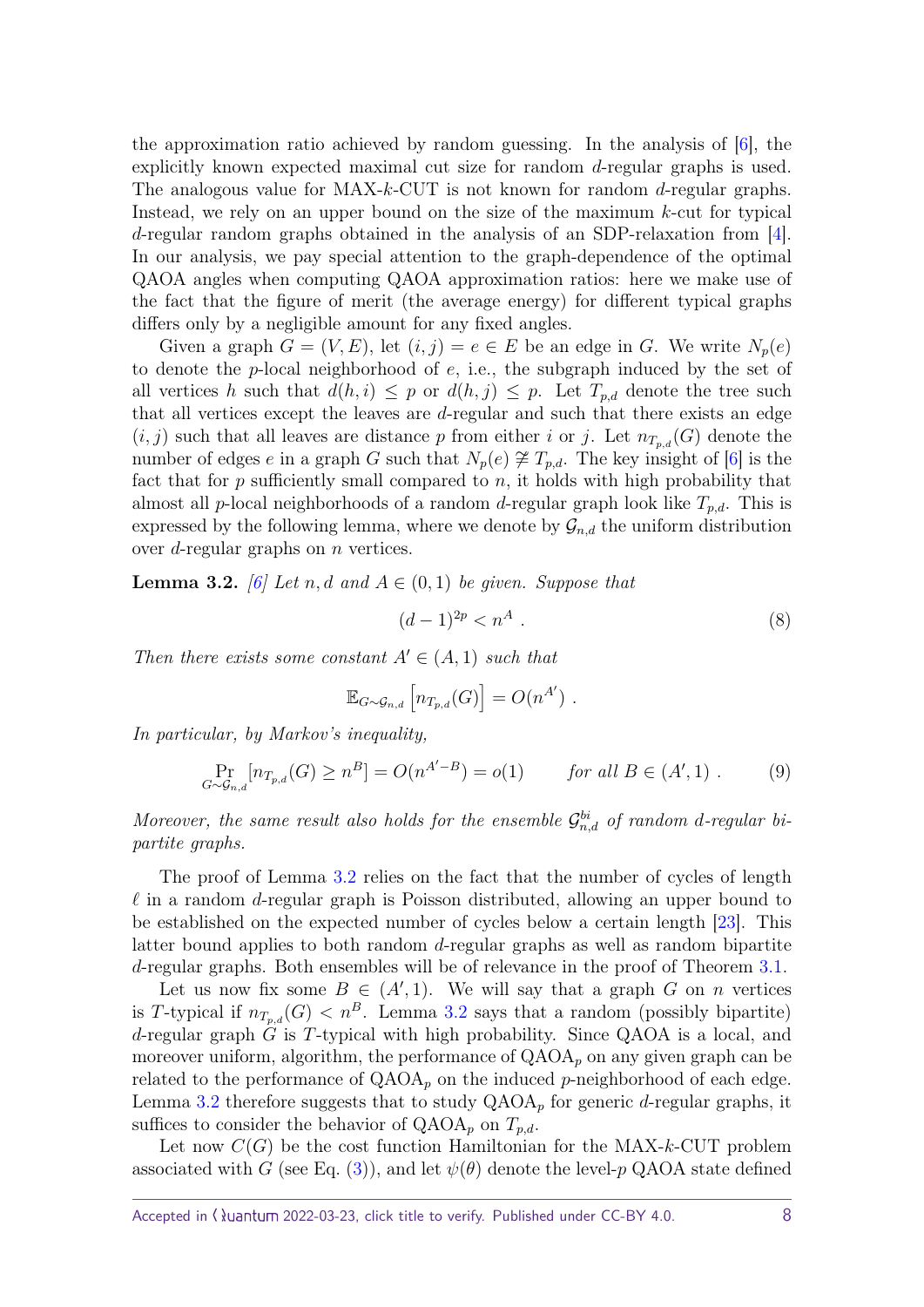by Eq. [\(5\)](#page-4-2), where we use the shorthand  $\theta = (\beta, \gamma)$  for the collection of all angles. Then the expectation value for MAX-*k*-CUT QAOA<sub>p</sub> on  $G = (V, E)$  can be written as

<span id="page-8-0"></span>
$$
\langle \psi(\theta)|C(G)|\psi(\theta)\rangle = \sum_{(i,j)\in E} \langle \psi(\theta)|C_{i,j}|\psi(\theta)\rangle,
$$

where  $C_{i,j}$  is the term in the Hamiltonian [\(3\)](#page-3-2) acting non-trivially on both qudits *i* and *j*. Note that due to the locality of the QAOA unitary, each of the individual terms  $\langle \psi(\theta)|C_{i,j}|\psi(\theta)\rangle$  in this expression a function of the subgraph  $N_p(ij)$  and  $\theta$ .

Now, let *G* be a *d*-regular *T*-typical graph. Each of the local terms  $\langle \psi(\theta)|C_{i,j}|\psi(\theta)\rangle$ is bounded above by 1 since  $C_{i,j}$  is a projection. Since for a T-typical graph  $G$ , all but  $n_{T_p,d}(G) < n^B$  of the edges satisfy  $N_p(e) \cong T_{p,d}$ , it follows that

$$
\langle \psi(\theta)|C(G)|\psi(\theta)\rangle = \left(\frac{nd}{2} - n_{T_{p,d}}(G)\right)C_T(\theta) + \sum_{(i,j):N_p(i,j)\not\cong T_{p,d}} \langle \psi(\theta)|C_{i,j}|\psi(\theta)\rangle
$$

$$
= \frac{nd}{2}C_T(\theta) + O(n^B) \ . \tag{10}
$$

In this expression, the function  $C_T(\theta) = \langle \psi(\theta) | C_{i',j'} | \psi(\theta) \rangle$  is the local term associated with any one edge  $(i', j')$  such that  $N_p(i'j') \cong T_{p,d}$ . Importantly, the function  $C_T(\cdot)$ depends on (*p, d*) only, i.e., it is universal for all *T*-typical graphs *G*.

An important consequence is that the maximal expectation value achieved by level-*p* QAOA is roughly identical for all T-typical graphs  $G$ : if  $G_1$  and  $G_2$  are *T*-typical, then

<span id="page-8-3"></span><span id="page-8-1"></span>
$$
\left| \max_{\theta} \langle \psi(\theta) | C(G_1) | \psi(\theta) \rangle - \max_{\theta} \langle \psi(\theta) | C(G_2) | \psi(\theta) \rangle \right| = O(n^B) \ . \tag{11}
$$

This follows from the fact that

$$
\left| \langle \psi(\theta) | C(G_1) | \psi(\theta) \rangle - \langle \psi(\theta) | C(G_2) | \psi(\theta) \rangle \right| = O(n^B) \quad \text{for any set of angles (12)}
$$

as a consequence of [\(10\)](#page-8-0), and the inequality  $|||f||_{\infty} - ||g||_{\infty}| \le ||f - g||_{\infty}$ . Specializing Eq. [\(12\)](#page-8-1) to  $\theta = \arg \max_{\theta} \langle \psi(\theta) | C(G_1) | \psi(\theta) \rangle$  also shows that a choice of optimal angles for any given *T*-typical graph *G*<sup>1</sup> will also be nearly optimal for all other *T*-typical graphs  $G_2$ .

We are going to establish an upper bound on the performance of QAOA on *T*typical graphs. To this end, we use the following upper bound on the typical size of the maximum *k*-cut of a graph *G* in the ensemble  $\mathcal{G}_{n,d}$  of *d*-regular graphs. Then the following holds:

<span id="page-8-2"></span>**Theorem 3.3.** [\[4,](#page-25-10) Theorem 19] There exists constants  $\lambda, \zeta > 0$  such that

$$
\Pr_{G \sim \mathcal{G}_{n,d}} \left[ \text{MC}_k(G) \le \left( 1 - \frac{1}{k} \right) \frac{nd}{2} + \lambda n \sqrt{d} \right] \ge 1 - e^{-2n}
$$

*for all degrees d satisfying*  $d \geq \zeta$  *and*  $d = o$ √ *n*)*.*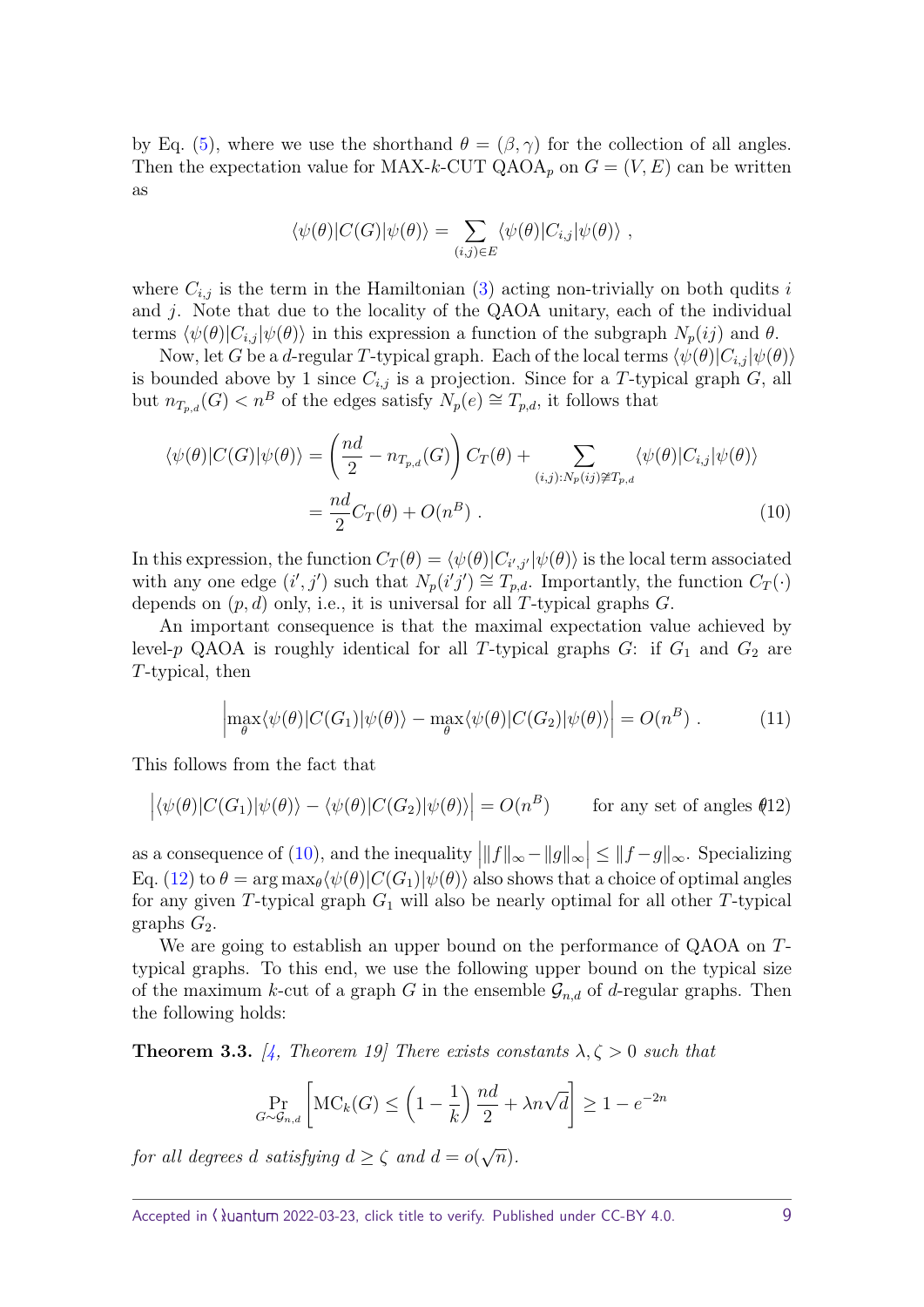This implies that for all degrees *d* satisfying the hypotheses of Theorem [3.3,](#page-8-2) we have

$$
\mathbb{E}_{G \sim \mathcal{G}_{n,d}}[\text{MC}_k(G)] \le \left(1 - \frac{1}{k}\right) \frac{nd}{2} + \lambda n \sqrt{d} + o(n) \ . \tag{13}
$$

<span id="page-9-5"></span>**Lemma 3.4.** *Let n, d satisfy the hypotheses of Theorem [3.3](#page-8-2) and let p, A be such that Eq.* [\(8\)](#page-7-1) *holds. Then there exists a constant*  $B' \in (0,1)$  *such that the following holds for sufficiently large n: There exists a T-typical d-regular graph G satisfying*

$$
\mathrm{MC}_k(G) < \mathbb{E}_{G \sim \mathcal{G}_{n,d}}[\mathrm{MC}_k(G)] + n^{B'}.\tag{14}
$$

*Proof.* Let  $\mathcal T$  denote the set of T-typical graphs, and let us abbreviate  $E = \mathbb{E}_{G \sim \mathcal{G}_{n,d}}[\text{MC}_k(G)]$ . We show that a randomly chosen *d*-regular graph  $G \sim \mathcal{G}_{n,d}$ satisfies the desired properties (i.e.,  $G \in \mathcal{T}$  and Eq. [\(14\)](#page-9-0)) with non-zero probability. Indeed, we have by the union bound

$$
\Pr_{G \sim \mathcal{G}_{n,d}} \left[ \mathcal{G} \notin \mathcal{T} \text{ or } \mathrm{MC}_k(G) \ge E + n^{B'} \right] \le \Pr_{G \sim \mathcal{G}_{n,d}} [G \notin \mathcal{T}] + \Pr_{G \sim \mathcal{G}_{n,d}} \left[ \mathrm{MC}_k(G) \ge E + n^{B'} \right] \tag{15}
$$

We show that sum on the rhs is strictly less than 1 for a suitable choice of  $B' \in (0, 1)$ in the limit  $n \to \infty$ , implying the claim. Indeed, by Eq. [\(9\)](#page-7-2) of Lemma [3.2,](#page-7-0) there is some  $A' \in (A, 1)$  such that

$$
\Pr_{G \sim \mathcal{G}_{n,d}}[G \notin \mathcal{T}] = O(n^{A'-B}) \qquad \text{whenever} \qquad B \in (A', 1) \; . \tag{16}
$$

On the other hand, we have with Markov's inequality

$$
\Pr_{G \sim \mathcal{G}_{n,d}} \left[ \mathrm{MC}_k(G) \ge E + n^{B'} \right] = \frac{1}{1 + n^{B'} / E} \le 1 - \frac{1}{2} n^{B'} / E
$$

by Taylor series expansion. Note that the latter is well-defined, i.e.,  $n^{B'}/E \rightarrow 0$ for  $n \to \infty$  for all  $B' \in (0,1)$ , since we have  $E = \Omega(n)$ . This is because a max *k*-cut is at least as large as a max 2-cut, and the expected max 2-cut scales as  $\Theta(n)$ . Inserting [\(13\)](#page-9-1), we conclude that

$$
\Pr_{G \sim \mathcal{G}_{n,d}} \left[ \mathrm{MC}_k(G) \ge E + n^{B'} \right] \le 1 - \frac{1}{2} \left[ \left( \left( 1 - \frac{1}{k} \right) \frac{d}{2} + \lambda \sqrt{d} \right)^{-1} n^{B'-1} + o(n^{B'-1}) \right]. \tag{17}
$$

Combining Eqs. [\(15\)](#page-9-2), [\(16\)](#page-9-3), [\(17\)](#page-9-4) and comparing exponents of *n*, we conclude that

$$
\Pr_{G \sim \mathcal{G}_{n,d}} \left[ \mathcal{G} \notin \mathcal{T} \text{ or } \mathrm{MC}_k(G) \ge E + n^{B'} \right] < 1 \quad \text{ for sufficiently large } n
$$
\nwhenever  $A' - B < B' - 1$ .

The Lemma therefore holds for any choice of  $B' \in (1 - B + A', 1)$ .

<span id="page-9-4"></span> $\Box$ 

<span id="page-9-3"></span><span id="page-9-2"></span><span id="page-9-1"></span><span id="page-9-0"></span>*.*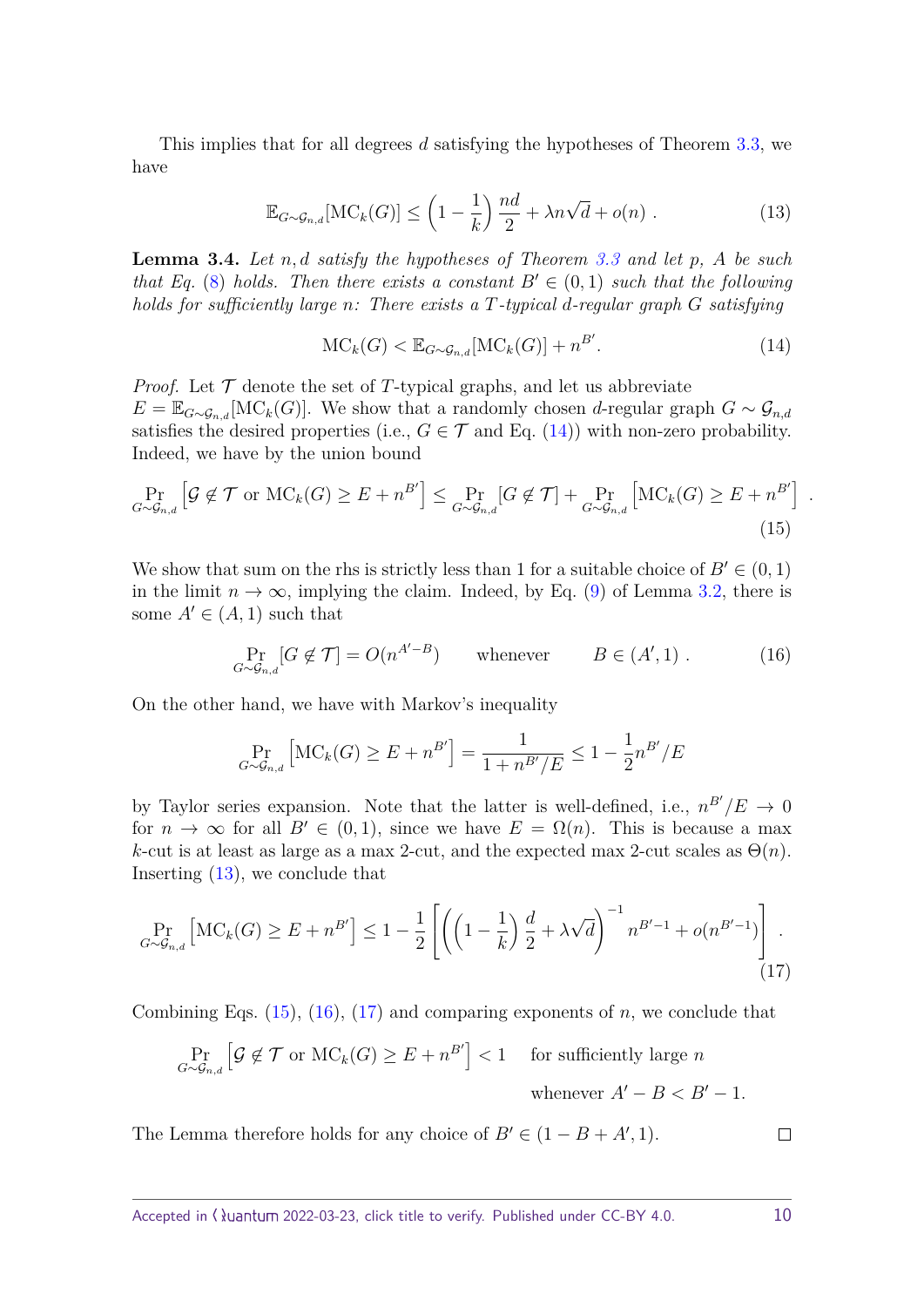Now, let us fix a *T*-typical graph *G*<sup>∗</sup> from Lemma [3.4](#page-9-5) with some chosen constant  $B'$ . Then we have

$$
\max_{\theta} \langle \psi(\theta) | C(G_*) | \psi(\theta) \rangle \leq \text{MC}_k(G_*) < \mathbb{E}_{G \sim \mathcal{G}_{n,d}}[\text{MC}_k(G)] + n^{B'}.
$$

The first inequality follows from the fact that the expected value of the MAX-*k*-CUT cost function for colorings returned by QAOA cannot exceed the actual maximum. From inequality  $(13)$ , we then have the bound

<span id="page-10-1"></span>
$$
\max_{\theta} \langle \psi(\theta) | C(G_*) | \psi(\theta) \rangle \le \left( \left( 1 - \frac{1}{k} \right) \frac{d}{2} + \lambda \sqrt{d} \right) \cdot n + o(n). \tag{18}
$$

From the uniform bound Eq. [\(11\)](#page-8-3) between the maxima of *T*-typical graphs, the same bound holds for any *T*-typical graph *G* with the same *n* and *d* as *G*∗, that is

$$
\left| \max_{\theta} \langle \psi(\theta) | C(G) | \psi(\theta) \rangle - \max_{\theta} \langle \psi(\theta) | C(G_{*}) | \psi(\theta) \rangle \right| = o(n).
$$

To obtain a bound on the approximation ratio, we can focus our attention on *d*-regular bipartite graphs, which are guaranteed to have a maximum *k*-cut of size *nd/*2 for any *k*. Since Lemma [3.2](#page-7-0) applies equally to random bipartite graphs, so that a random bipartite *d*-regular graph is also *T*-typical with probability  $1 - o(1)$ . Letting *G* be a *T*-typical bipartite graph with *n* and *d* satisfying the hypothesis of Theorem [3.3,](#page-8-2) the bound [\(18\)](#page-10-1) holds for *G*. Dividing through by *nd/*2, the approximation ratio  $\alpha_p^{MC_k}(G)$  is therefore bounded above by

$$
\alpha_p^{\text{MC}_k}(G) = \frac{2}{nd} \max_{\theta} \langle \psi(\theta) | C(G) | \psi(\theta) \rangle \leq \left(1 - \frac{1}{k}\right) + o_d(1) + o_n(1).
$$

This concludes the proof of Theorem [3.1.](#page-6-1)

# <span id="page-10-0"></span>4 Classical simulation of level-1 RQAOA

A polynomial-time classical algorithm for computing expectation values  $\langle \psi(\beta, \gamma)|Z_iZ_k|\psi(\beta, \gamma)\rangle$  for level-1 QAOA states  $|\psi(\beta, \gamma)\rangle$  and the MAX-CUT cost function was given by Wang et al. [\[22\]](#page-26-5). Our work [\[3\]](#page-24-0) describes a generalized version of this algorithm applicable to any Ising-type cost function.

In this section, we consider the *k*-coloring cost function Hamiltonian [\(3\)](#page-3-2) and more generally Hamiltonians of the form [\(3\)](#page-3-2) and give a classical algorithm for computing expectation values  $\langle \psi | Z_u^r Z_v^s | \psi \rangle$ , where  $|\psi \rangle = |\psi(\beta, \gamma) \rangle$  is the level-1 QAOA state defined in Eq. [\(5\)](#page-4-2) and  $Z_u$  is the generalized Pauli-Z operator acting on a qudit  $u \in$ [*n*]. The algorithm has runtime  $O(k^5(d_u + d_v))$ , where  $d_j$  is the degree of a vertex *j*. For a constant number of colors *k*, this scales at most linearly with *n*. For constant-degree graphs, the computation requires a constant amount of time.

A natural application of our algorithm is finding optimal angles  $(\beta, \gamma)$  for level-1 QAOA states. Indeed, since the variational energy is a linear combination of the expected values  $\langle \psi | Z_u^r Z_v^s | \psi \rangle$ , it can be efficiently computed classically using our algorithm. This eliminates the need to prepare the variational state  $|\psi\rangle$  on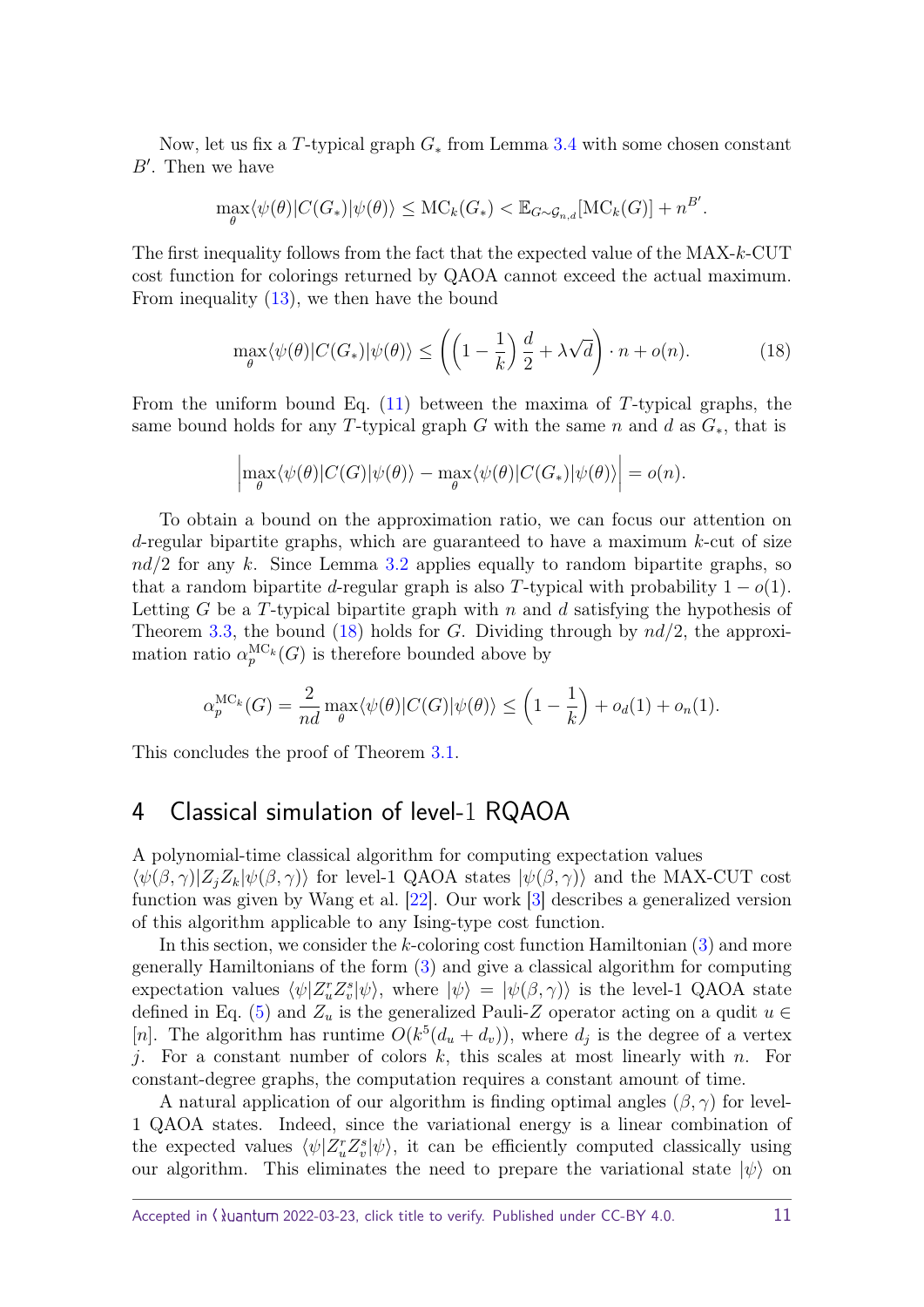a quantum device for each intermediate choice of the angles  $(\beta, \gamma)$  in the energy optimization subroutine. In fact, the technique discussed here can easily be adapted to also efficiently compute partial derivatives  $\frac{\partial}{\partial \gamma} \langle \psi | Z_u^r Z_v^s | \psi \rangle$  and  $\frac{\partial}{\partial \beta_j} \langle \psi | Z_u^r Z_v^s | \psi \rangle$ , thus sidestepping the need of using a quantum device even if the latter is used to estimate the gradient of the cost function. However, once the optimal angles  $(\beta, \gamma)$  are found, a quantum device would be needed to prepare the optimal variational state and perform a measurement to obtain a classical solution of the problem. Since the final measurement is not used in the recursive version of QAOA, our algorithm enables efficient classical simulation of level-1 RQAOA in its entirety.

#### <span id="page-11-2"></span>4.1 General algorithm for level-1 QAOA-type expectation values

Our formulation extends beyond our QAOA Ansatz for MAX-*k*-CUT and could be used in other contexts. Specifically, let *C* be a 2-local Hamiltonian on *n k*dimensional qudits given by

<span id="page-11-0"></span>
$$
C=\sum_{1\leq u
$$

where we assume that the terms  $C_{u,v}$  and  $C_{u',v'}$  acting on different qudits  $u < v$ and  $u' < v'$  commute pairwise. We will also write  $C_{v,u} \equiv \textsf{SWAPC}_{u,v} \textsf{SWAP}^{\dagger}$  for the interaction term  $C_{u,v}$  acting on qudits  $(v, u)$  (in this order) when  $u < v$ . Let  $|+\rangle \in \mathbb{C}^k$  be a qudit state. We are interested in generalized QAOA states of the form

$$
|\Psi(\beta,\gamma)\rangle = B(\beta)^{\otimes n} e^{i\gamma C} |+\rangle^{\otimes n}
$$
\n(19)

where  $B(\beta)$ :  $\mathbb{C}^k \to \mathbb{C}^k$  is a unitary on  $\mathbb{C}^k$  for any  $\beta \in \mathbb{R}^k$ . We assume that  $B(-\beta) = B(\beta)^\dagger$  is the adjoint of  $B(\beta)$ . The states defined by Eq. [\(5\)](#page-4-2) are a special case.

Let O be any two-qudit observable. Our goal is to compute the expectation value

<span id="page-11-1"></span>
$$
\mu_{u,v}(O) = \langle \psi(\beta, \gamma) | O_{u,v} | \psi(\beta, \gamma) \rangle , \qquad (20)
$$

where the subscripts  $u, v$  indicate the pair of qudits acted upon by  $O$ . Define the density matrix

$$
\rho_{u,v} = \text{Tr}_{w \notin \{u,v\}} \left( e^{i\gamma C} |+\rangle \langle +|^{\otimes n} e^{-i\gamma C} \right) .
$$

One can compute  $\rho_{u,v}$  in time  $O(n)$  by initializing the pair of qudits  $u, v$  in the state  $e^{i\gamma H_{u,v}}$  +  $\rho^{\otimes 2}$  and sequentially coupling  $\{u, v\}$  to each of the remaining qudits *w* in the following way: qubit *w* is initialized in the state  $|+\rangle$  and then coupled to  $\{u, v\}$ by the respective terms in the cost function *C*, namely  $e^{i\gamma (C_{u,w}+C_{v,w})}$ . Finally, *w* is traced out.

The algorithm for computing  $\rho_{u,v}$  can be summarized as follows: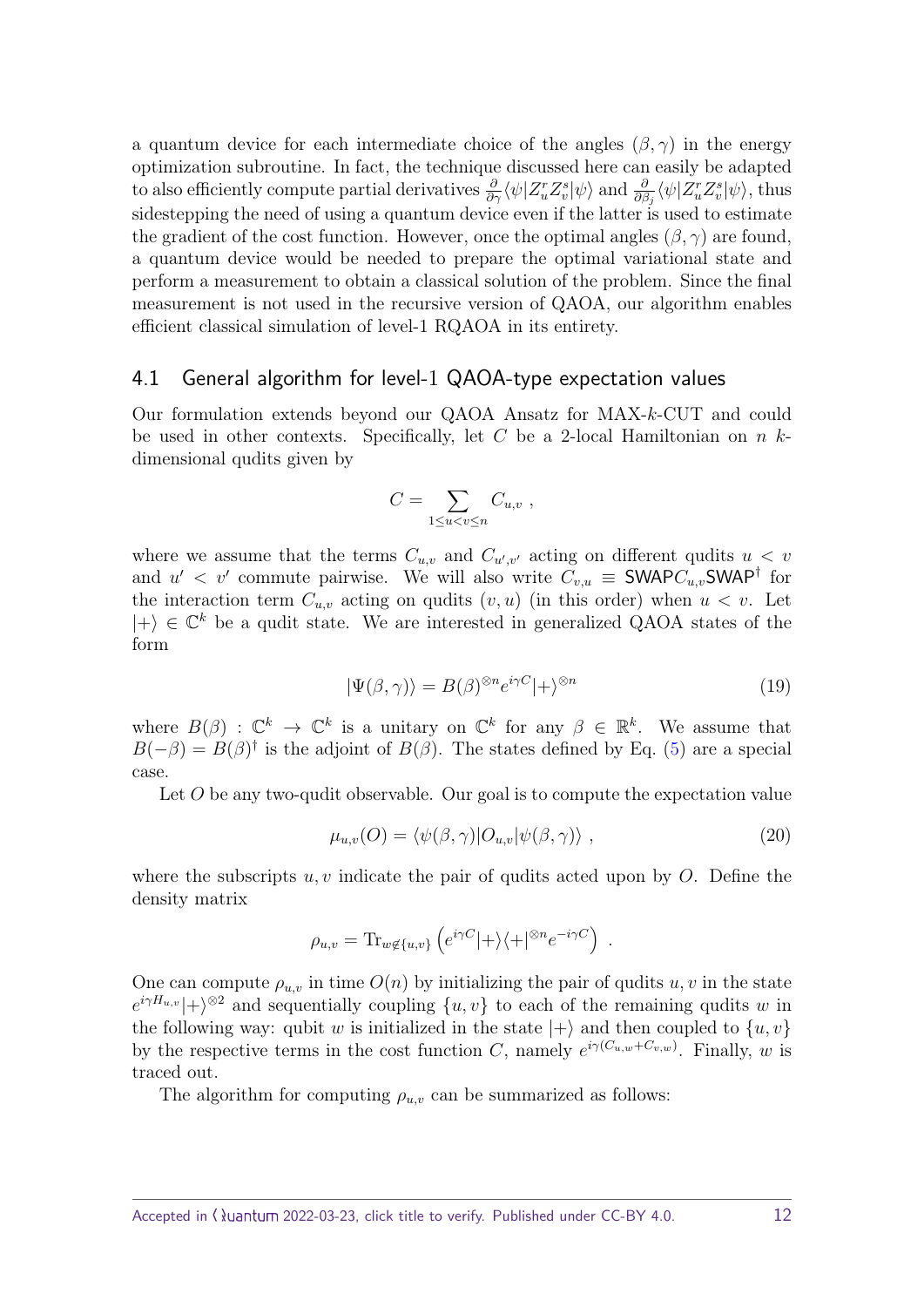$\eta \leftarrow e^{i\gamma C_{u,v}} \left| + \right\rangle \left\langle +\right|^{\otimes 2} e^{-i\gamma C_{u,v}}$ for  $w \in [n] \backslash \{u, v\}$  do  $\eta \leftarrow \mathcal{E}_w(\eta)$ end for return *η*

where  $\mathcal{E}_w$  is a two-qudit quantum channel defined as

<span id="page-12-0"></span>
$$
\mathcal{E}_w(\eta) = \text{Tr}_2 \left[ e^{i\gamma (C_{u,w} + C_{v,w})} (\eta \otimes |+\rangle \langle +|) e^{-i\gamma (C_{u,v} + C_{v,w})} \rangle \right] \tag{21}
$$

The final state  $\rho_{u,v}$  involves  $n-2$  applications of  $\mathcal{E}_w$  in general. By restriction to *w* which interact non-trivially with  $\{u, v\}$ , this can be reduced to fewer than  $d_u + d_v$ applications, where  $d_u$  is the degree of  $u$  in the interaction graph associated with *C* (i.e.,  $(u, w)$  is an edge if and only if  $C_{u,w} \neq 0$ ). This improvement applies for example to the MAX-*k*-CUT cost function Hamiltonian [\(3\)](#page-3-2) for a bounded-degree graph.

Finally, the definition [\(19\)](#page-11-0) of  $|\psi(\beta, \gamma)\rangle$  together with the assumed commutativity of the terms  $C_{u,v}$  in the Hamiltonian give that the expectation value  $(20)$  can be computed according to

<span id="page-12-1"></span>
$$
\mu_{u,v}(O) = \text{Tr}\left(\rho_{u,v}B(-\beta)^{\otimes 2}O_{u,v}B(\beta)^{\otimes 2}\right) \tag{22}
$$

This computation is illustrated in Fig. [1.](#page-13-0) To find the *k*-dependence of the overall complexity of this algorithm, we need to consider the evaluation of the superoperators  $\mathcal{E}_w$  defined by [\(21\)](#page-12-0) and the expression [\(22\)](#page-12-1) for the problem at hand.

# 4.2 Simulating QAOA<sub>1</sub> for MAX-k-CUT

Here we specialize the algorithm from Section [4.1](#page-11-2) to the MAX-*k*-CUT problem. For this problem,  $B(\beta)$  is given by Eq. [\(6\)](#page-4-3) whereas *C* (cf. Eq. [\(3\)](#page-3-2)) is a diagonal 2-local Hamiltonian commuting with  $X^{\otimes n}$ . The most general diagonal 2-local Hamiltonian *C* commuting with  $X^{\otimes n}$  has the following form: Let  $\{h(a)\}_{a\in\mathbb{Z}_k}$  be a family of  $n \times n$ -matrices satisfying

<span id="page-12-3"></span><span id="page-12-2"></span>
$$
\overline{h_{u,v}(r)} = h_{v,u}(r) = h_{u,v}(-r)
$$
\n(23)

for all  $u, v \in [n]$  and  $r \in \mathbb{Z}_k$ . Then *C* can be written as

$$
C = \sum_{1 \le u < v \le n} C_{u,v} \;, \qquad C_{u,v} = \sum_{a \in \mathbb{Z}_k} h_{u,v}(a) Z_u^a Z_v^{-a} = \sum_{a \in \mathbb{Z}_k} h_{v,u}(a) Z_v^a Z_u^{-a} \; . \tag{24}
$$

From Eq. [\(23\)](#page-12-2) one gets  $C_{v,u} = C_{u,v}$  and  $C_{u,v}^{\dagger} = C_{u,v}$ . Let us agree that  $C_{u,u} = 0$  for all *u*. The Hamiltonian Eq. [\(3\)](#page-3-2) takes the form [\(24\)](#page-12-3) with  $h_{u,v}(a) = \frac{1}{k} \sum_{b \in \mathbb{Z}_k} J_{u,v}(b) \omega^{ab}$ since

$$
\Pi_{u,v}(b) = \frac{1}{k} \sum_{a \in \mathbb{Z}_k} \omega^{ab} Z_u^a Z_v^{-a} .
$$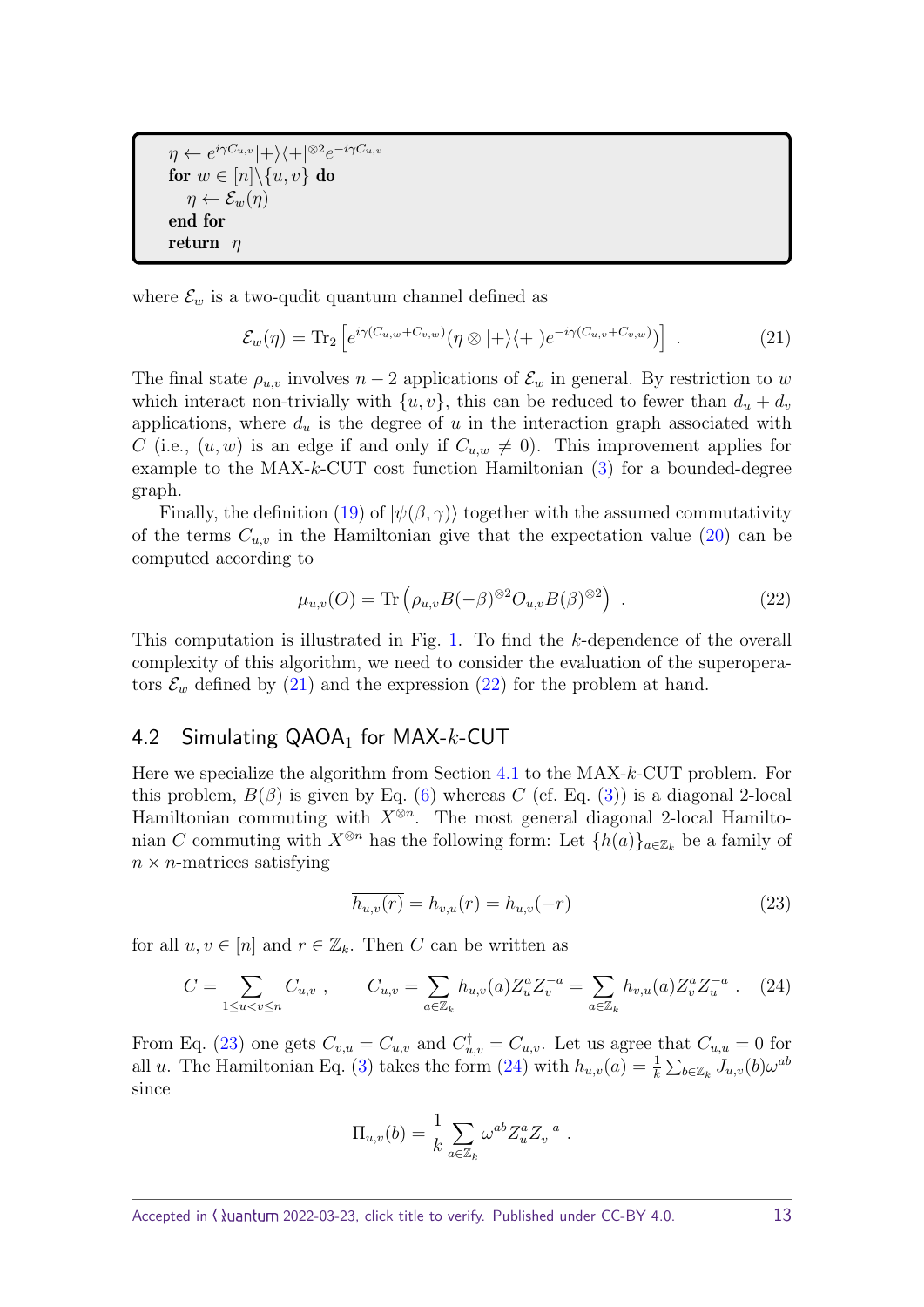<span id="page-13-0"></span>



(b) Single-qubit unitaries  $B(\beta)$  not acting on the qudits {1*,* 2} cancel.



(c) The two unitaries  $e^{\pm i\gamma C_{1,2}}$  can be moved to the left and right. Unitaries  $e^{\pm i\gamma C_{p,q}}$  acting on qudits  $p, q \notin \{1, 2\}$  can be moved to the center.



(d) where they cancel with their adjoints.



(e) Again using commutativity of the operators  $C_{p,q}$ , the remaining unitaries can be grouped into pairs of the form  $e^{\pm i\gamma (C_{1,w} + C_{2,w})}$  where  $w \notin \{1,2\}.$ 



(f) The resulting expression can be interpreted as the result of applying a sequence of superoperators  $\mathcal{E}_w$  to the state  $e^{i\gamma C_{1,2}}$  +  $\rangle$  +  $\mid$   $\otimes$   $e^{-i\gamma C_{1,2}}$ , and then taking the expectation of  $B(-\beta)^{\otimes 2}C_{1,2}B(\beta)^{\otimes 2}$ .

Figure 1: An expression of the form  $\langle \psi(\beta, \gamma)|C_{u,v}|\psi(\beta, \gamma)\rangle$ . Here we assumed that  $n = 4$  and  $(u, v) = (1, 2)$ . Single-qudit operators of the form  $B(\beta)$  are represented by circles, and their adjoints *B*(*β*) † by filled circles. Similarly, gates of the form *e* <sup>−</sup>*iγCp,q* respectively *e iγCp,q* for qudits  $p < q$  are represented by connecting lines between the corresponding qudits with empty respectively filled circles.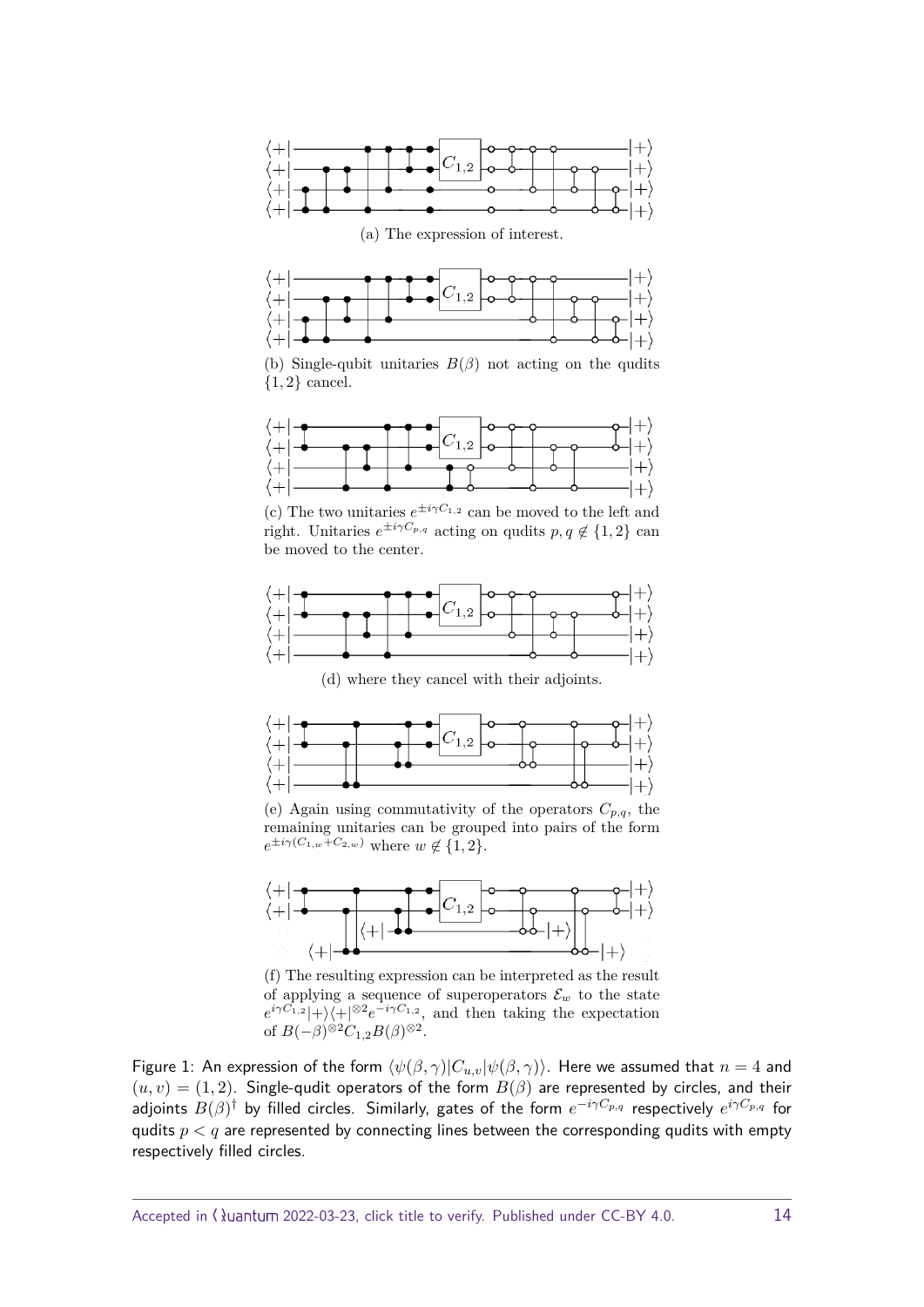Note that

<span id="page-14-0"></span>
$$
\langle a, b | e^{-i\gamma C_{p,q}} | a, b \rangle = \exp \left[ -i\gamma \hat{h}_{p,q}(a-b) \right]
$$
 (25)

where the Fourier transform  $\hat{h}(b)$  of h is defined as a hermitian  $n \times n$  matrix with entries

$$
\hat{h}_{p,q}(b) = \sum_{a \in \mathbb{Z}_k} h_{p,q}(a) \omega^{ab} , \qquad \omega \equiv e^{2\pi i/k} .
$$

A straightforward computation using  $(25)$  then gives that the superoperator  $\mathcal{E}_w$  (cf. Eq.  $(21)$  is equal to

$$
\mathcal{E}_w(\eta) = \frac{1}{k} \sum_{a \in \mathbb{Z}_k} D_w(a) \eta D_w(a)^\dagger
$$

with diagonal Kraus operators

$$
D_w(a)|c,d\rangle = \exp \left[-i\gamma \hat{h}_{u,w}(c-a) - i\gamma \hat{h}_{v,w}(d-a)\right]|c,d\rangle.
$$

A general two-qudit mixed state can be classically described by a Hermitian matrix of size  $k^2 \times k^2$ . Multiplying this matrix by a diagonal Kraus operator  $D_w(a)$  takes time  $O(k^4)$ . Thus a single application of the quantum channel  $\mathcal{E}_w$  can be simulated classically in time  $O(k^5)$ . In total, the matrix  $\rho_{u,v}$  can thus be computed in fewer than  $O(k^5(d_u + d_v))$  steps, where  $d_u$  and  $d_v$  are the degrees of *u* and *v* in the interaction graph defined by *C*.

Finally, we claim that the expectation value  $\mu_{u,v}(O)$  in [\(22\)](#page-12-1) can be computed in time  $O(k^5)$ . Indeed, we have

$$
\mu_{u,v}(O) = \text{Tr}(\eta O_{u,v})
$$
 where  $\eta = B(\beta)^{\otimes 2} \rho_{u,v} B(-\beta)^{\otimes 2}$ .

Let us write

$$
\rho_{u,v} = \sum_{a,b \in \mathbb{Z}_k} M(a,b) \otimes |a\rangle\langle b|
$$

for some  $k \times k$  matrices  $M(a, b)$ . Accordingly,

$$
(B(\beta) \otimes I)\rho_{u,v}(B(-\beta) \otimes I) = \sum_{a,b \in \mathbb{Z}_k} M'(a,b) \otimes |a\rangle\langle b| \equiv \eta'
$$

where  $M'(a, b) = B(\beta)M(a, b)B(-\beta)$  can be computed in time  $O(k^3)$  for each pair  $a, b$  by multiplying  $k \times k$  matrices. Thus one can compute the matrix of  $\eta'$  in the Z-basis in time  $O(k^5)$ . Rewrite this matrix as

$$
\eta' = \sum_{a,b \in \mathbb{Z}_k} |a\rangle\langle b| \otimes L(a,b)
$$

for some  $k \times k$  matrices  $L(a, b)$ . Then

$$
\eta = (I \otimes B(\beta))\eta'(I \otimes B(-\beta)) = \sum_{a,b \in \mathbb{Z}_k} |a\rangle\langle b| \otimes L'(a,b),
$$

where  $L'(a, b) = B(\beta)L(a, b)B(-\beta)$  can be computed in time  $O(k^3)$  for each pair  $a, b$  by multiplying  $k \times k$  matrices. Thus one can compute the matrix of  $\eta$  in time  $O(k^5)$ , as claimed. Finally  $\mu_{u,v}(O) = \text{Tr}(\eta O_{u,v})$  can be computed in time  $O(k^5)$ .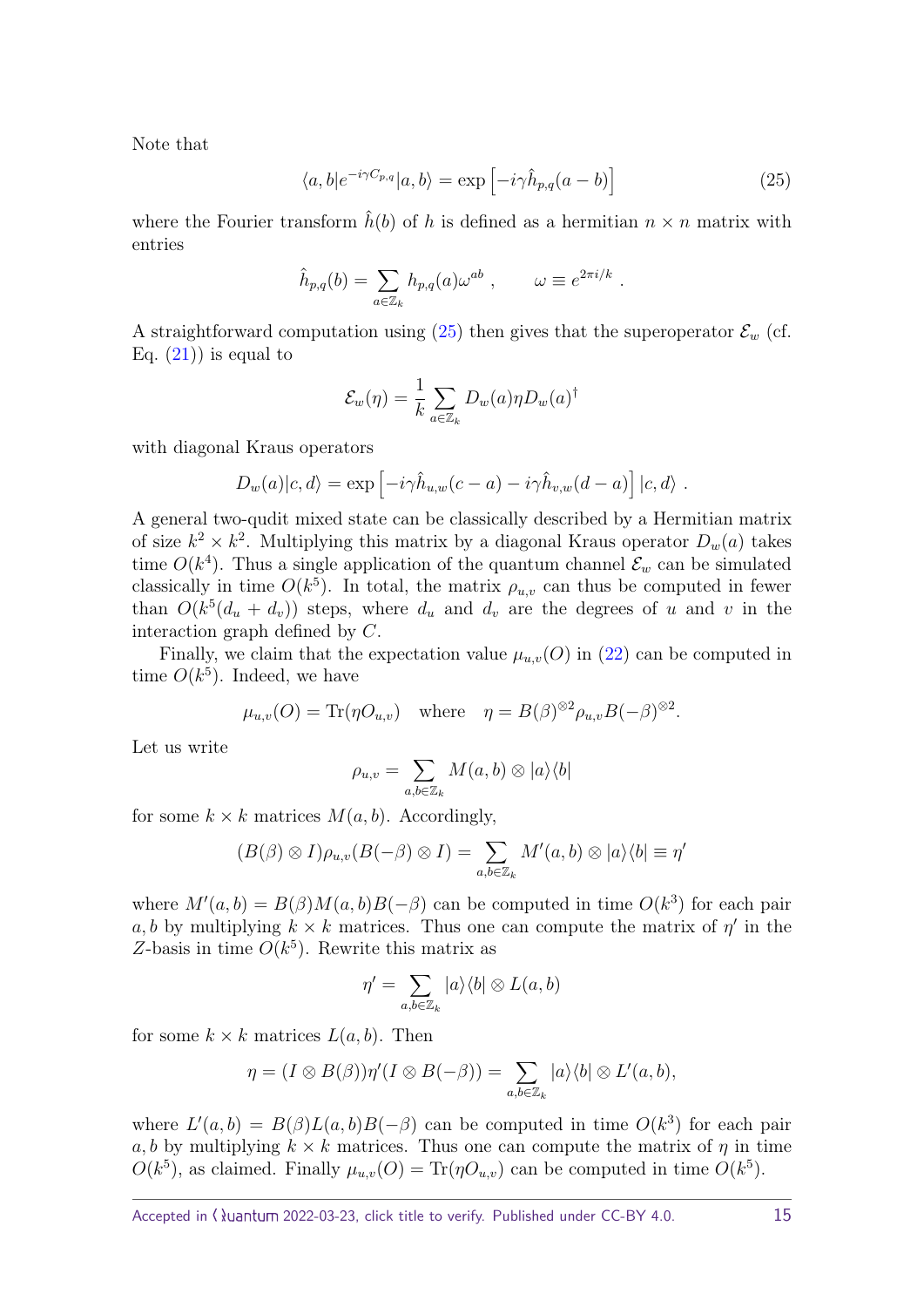# <span id="page-15-0"></span>5 Comparison of QAOA, RQAOA and classical algorithms

With the algorithm proposed in Section [4,](#page-10-0) we have simulated level-1 QAOA and level-1-RQAOA on large problem instances of MAX-*k*-CUT. Our focus is on (approximate) 3-colorability, i.e., *k* = 3. To compare these hybrid algorithms to classical algorithms, we have also applied the best known efficient classical approximation algorithm (as measured by the approximation ratio) to each problem instance, see Section [1](#page-0-0) for an overview of these algorithms.

Concretely, we generate random *d*-regular, 3-colorable connected graphs on *n* vertices according to an ensemble  $\mathcal{G}[d,n]$  defined as follows. Here we assume  $d \leq$  $2n/3$  to be even, and *n* to be a multiple of 3. A graph *G* is drawn from  $\mathcal{G}[d, n]$  as follows:

- 1. Define a partition  $[n] = V_1 \cup V_2 \cup V_3$  into three pairwise disjoint subsets of each size  $|V_j| = n/3$  for  $j = 1, 2, 3$ .
- 2. For each pair  $r < s$  with  $r, s \in \{1, 2, 3\}$ , generate a random bipartite *d*-regular graph with vertex set  $V_r \cup V_s$  and bipartition  $V_r : V_s$ . This graph is generated by iteratively going through each  $v \in V_r$ , and adding edges  $(v, w_1), \ldots, (v, w_d)$ where  $\{w_1, \ldots, w_d\} \subset V_s$  are chosen uniformly at random among those vertices in *V<sup>s</sup>* that (currently) have degree less than *d*. If at some point during this process, no such vertices are available, the generation of the bipartite graph is restarted.
- 3. Check whether the obtained graph contains a complete graph on 3 vertices (i.e., a triangle) and is connected. If either of these properties is not satisfied, start over.

By definition, a graph  $G = (V, E)$  drawn from  $\mathcal{G}[d, n]$  is 3-colorable and thus the cutsize of the maximum 3-cut is equal to  $C_{\text{max}} = |E| = nd/2$ . In particular, expected approximation ratios for  $QAOA<sub>1</sub>$  can be immediately computed from the expectation  $\langle \psi | C | \psi \rangle$  of the cost function Hamiltonian. Similarly, for any approximate coloring  $x \in \mathbb{Z}_3^n$  produced by RQAOA<sub>1</sub> (or any algorithm, for that matter), the achieved approximation ratio is  $C(x)/C_{\text{max}}$ . We use the efficient classical algorithm by Newman [\[17\]](#page-26-1) for comparison, as it has the best approximation guarantee (worst-case bound) among all known efficient classical algorithms for  $k = 3$ , see Section [1.](#page-0-0) Note that the theoretical lower bound 0*.*836008 on the expected approximation ratio of the classical algorithm [\[17\]](#page-26-1) used here matches the one established for the algorithm in [\[14\]](#page-25-7) in the case  $k = 3$  and the algorithm in [\[9\]](#page-25-8).

**Details for implementation.** We empirically observed that the energy landscape contains local maxima and stationary points which often prevent gradient descent in QAOA and RQAOA from finding the optimal solution. The presence of many points with a negligible gradient is a well-studied phenomenon under the name of barren plateaus [\[15\]](#page-25-11). Several promising strategies for alleviating this problem have been previously explored [\[18,](#page-26-6) [24,](#page-26-7) [19\]](#page-26-8).

For the specific case of level-1 RQAOA applied to MAX-3-CUT, the energy function to be optimized depends on four arguments, three of which can be efficiently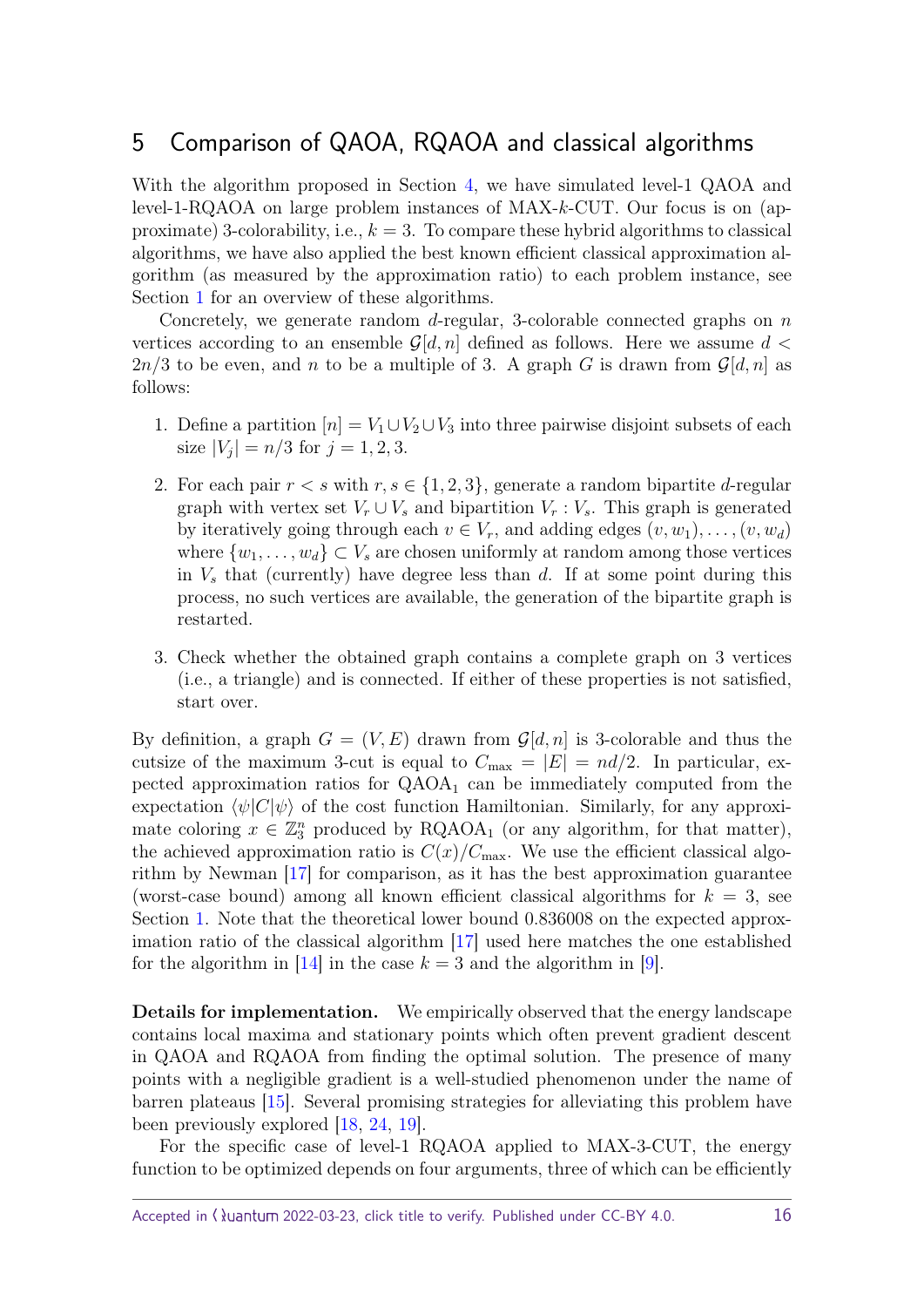computed if the fourth one is known. This makes grid search an attractive and cheap alternative to gradient descent as there is only one dimension to be searched. It allows us to sidestep potential convergence problems with gradient descent and to study large graphs. In more detail, the energy  $E(\beta, \gamma) = \langle \psi(\beta, \gamma) | C | \psi(\beta, \gamma) \rangle$  of the cost function Hamiltonian is a function of  $\beta = (\beta_0, \beta_1, \beta_2) \in \mathbb{R}^3$  and  $\gamma \in \mathbb{R}$ . However, as we show in Appendix [A,](#page-23-0) for any fixed value  $\gamma \in \mathbb{R}$ , parameters  $\beta \in \mathbb{R}^3$ maximizing the function  $\beta \mapsto E(\beta, \gamma)$  can be found efficiently by computing roots of a degree-4 polynomial and performing a binary search on the unit circle. This significantly reduces the dimensionality of the optimization problem: only an interval of values  $\gamma \in \mathbb{R}$  needs to be searched. Because the function to be optimized further satisfies  $E((\beta_0, \beta_1, \beta_2), \gamma) = E((-\beta_0, -\beta_2, -\beta_1)), -\gamma)$  as *C* is self-adjoint and real, and  $\overline{B((\beta_0, \beta_1, \beta_2))} = B((-\beta_0, -\beta_1, -\beta_2))$ , it further suffices to restrict the grid search to the interval  $\gamma \in [0, \pi)$ .

We thus chose 50 equidistant grid points  $\gamma_1, \ldots, \gamma_{50}$  in the interval  $[0, \pi]$  for  $\gamma$ . After finding the grid point  $\gamma_s$  that minimizes the cost function (see Appendix [A\)](#page-23-0), we performed another refined grid search with 50 additional equidistant grid points on the interval  $[\gamma_{s-1}, \gamma_{s+1}].$ 

In our numerical experiments we find that optimal angles for  $QAOA<sub>1</sub>$  for the considered random ensembles of graphs concentrate around certain values. This is in line with the analytical findings of [\[2\]](#page-24-2) for QAOA: there it is shown that for random ensembles of 3-regular graphs, frequencies of certain local subgraphs concentrate, yielding a simple dependence of the figure of merit on the angles. Similar observations are also used in the proof of our Theorem [3.1.](#page-6-1)

**Choice of parameters.** For each pair of parameters  $(n, d) \in \{30, 60, 150, 300\} \times$  $\{4, 6, 8, 10\}$ , we generated 20 graphs from  $\mathcal{G}[d, n]$ .

**Numerical results.** In Figures [2,](#page-18-0) [3,](#page-19-0) [4](#page-20-0) and [5,](#page-21-0) we illustrate obtained achieved approximation ratios of  $QAOA<sub>1</sub>$ ,  $RQAOA<sub>1</sub>$  and the best approximation ratio of the classical algorithm by Newman [\[17\]](#page-26-1) over 100 samples generated in the correlation rounding step (magenta, green and blue bars). For Newman's algorithm, we additionally provide the empirical average and standard deviation of the samples, which are indicated through error bars. Also, the theoretically expected approximation ratio of  $\alpha_{\text{Newman}} = 0.836008$  for Newman's algorithm is shown.

As expected, we find that  $RQAOA<sub>1</sub>$  significantly outperforms  $QAOA<sub>1</sub>$  for the considered family of graphs. Their performance deteriorates with increasing degree *d* (although  $RQAOA<sub>1</sub>$  is less susceptible to this). This is consistent with our nogo result (Theorem [3.1\)](#page-6-1), which applies to random *d*-regular graphs of sufficiently large (but also constant) degree *d*. We note, however, that Theorem [3.1](#page-6-1) does not immediately pertain to the numerical examples considered here because of the (nonexplicit) lower bound on *d* and its asymptotic nature (as a function of *n*).

More interesting is the comparison to Newman's classical algorithm. Being a randomized algorithm, it is natural to consider the empirical means and variance of the achieved approximation ratio (although in practice, only the best coloring among a constant number of runs would be used). An analytic understanding of the exact behavior of Newman's algorithm appears to be a difficult problem. As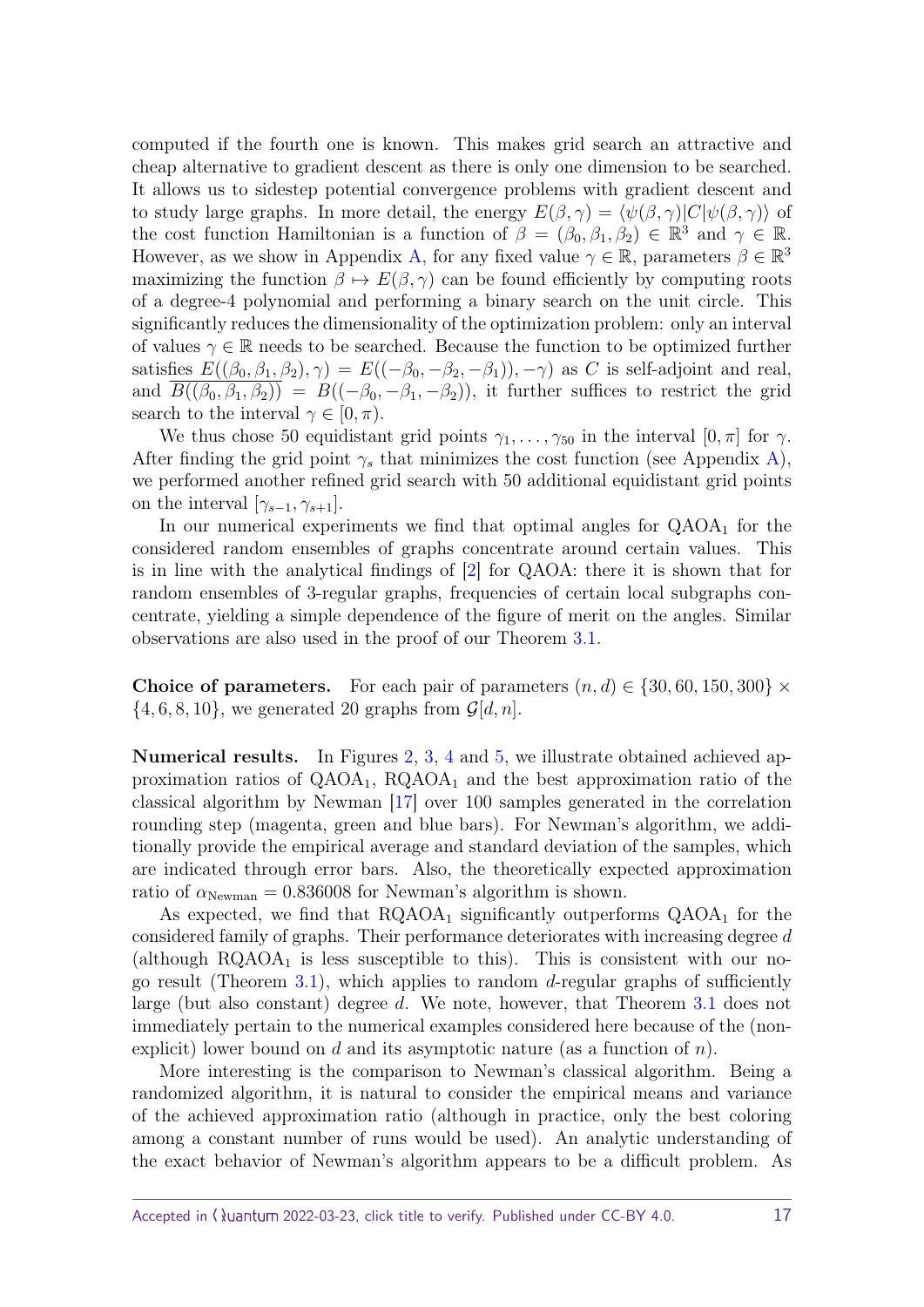already pointed out by Goemans and Williamson in their seminal paper [\[10\]](#page-25-6), even computing the variance analytically appears to be challenging.

In our numerical experiments we find that the variance of Newman's algorithm increases with *d* and decreases with *n*. In cases where the variance is large, among the [1](#page-17-0)00 trials considered, we typically find an essentially optimal solution<sup>1</sup>. We note, however, that the empirical average approximation ratio appears to be close to the theoretical worst-case guarantee  $\alpha_{\text{Newman}}$ .

With the observations above we can distinguish two regimes when comparing the performance of RQAOA to Newman's algorithm:

In the first regime (see e.g., Figs. [3c](#page-19-1) and [4d\)](#page-20-1), where Newman's algorithm has high variance, we find that the optimal solution returned is superior to the one provided by RQAOA. Nevertheless and perhaps surprisingly, the coloring output by RQAOA (which is a deterministic algorithm up to estimation errors for expectation values when used in practice) outperforms the average approximation ratio of Newman's algorithm.

In the second regime (see e.g., Figs.  $2a$  and  $5a$ ), Newman's algorithm is strongly concentrated about its average. In this case,  $RQAOA<sub>1</sub>$  outperforms virtually all instances returned by Newman's algorithm. This regime includes instances with a large number of vertices, indicating that RQAOA may be a useful heuristic algorithm for problems of practical interest.

Larger levels  $p > 1$  may further increase achieved approximation ratios of RQAOA. Unfortunately, exploring this may require new ideas or actual quantum devices. This is suggestive of RQAOA being a promising candidate for NISQ applications.

<span id="page-17-0"></span><sup>&</sup>lt;sup>1</sup>Let us mention that the 3-coloring problem for dense 3-colorable graphs admits an efficient algorithm [\[1\]](#page-24-1), although this is not directly connected to the performance of Newman's algorithm.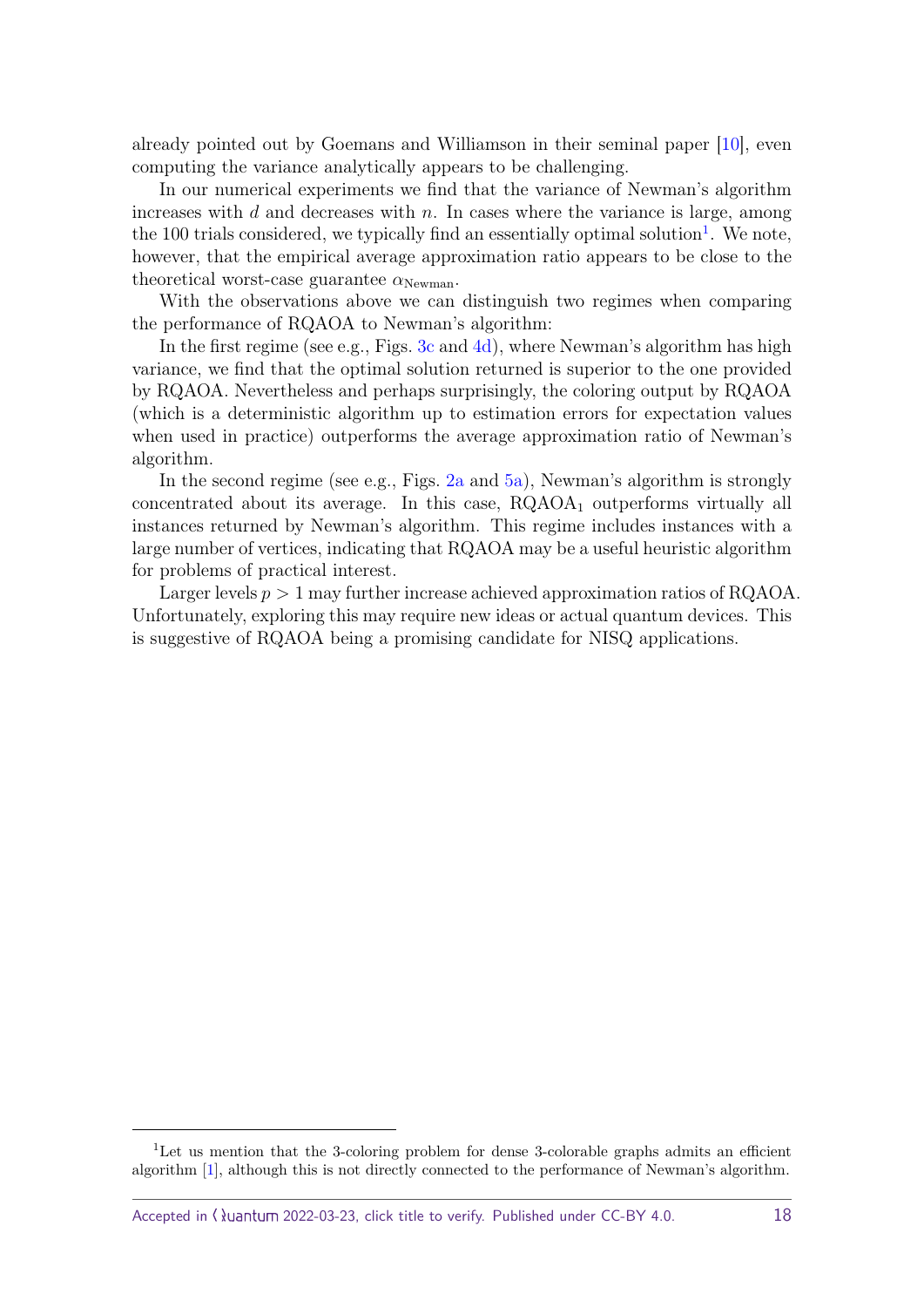<span id="page-18-1"></span><span id="page-18-0"></span>

Figure 2: Comparison of approximation ratios between  $QAOA<sub>1</sub>$ ,  $RQAOA<sub>1</sub>$  and the algorithm by Newman for MAX-3-CUT, where we took the best approximation ratio over 100 samples of graphs with  $n = 30$  vertices. The expected approximation ratio of Newman's algorithm is indicated by the horizontal line at  $\alpha = 0.836008$ . For each graph, the empirical mean and standard deviation of Newman's algorithm are indicated through the error bars.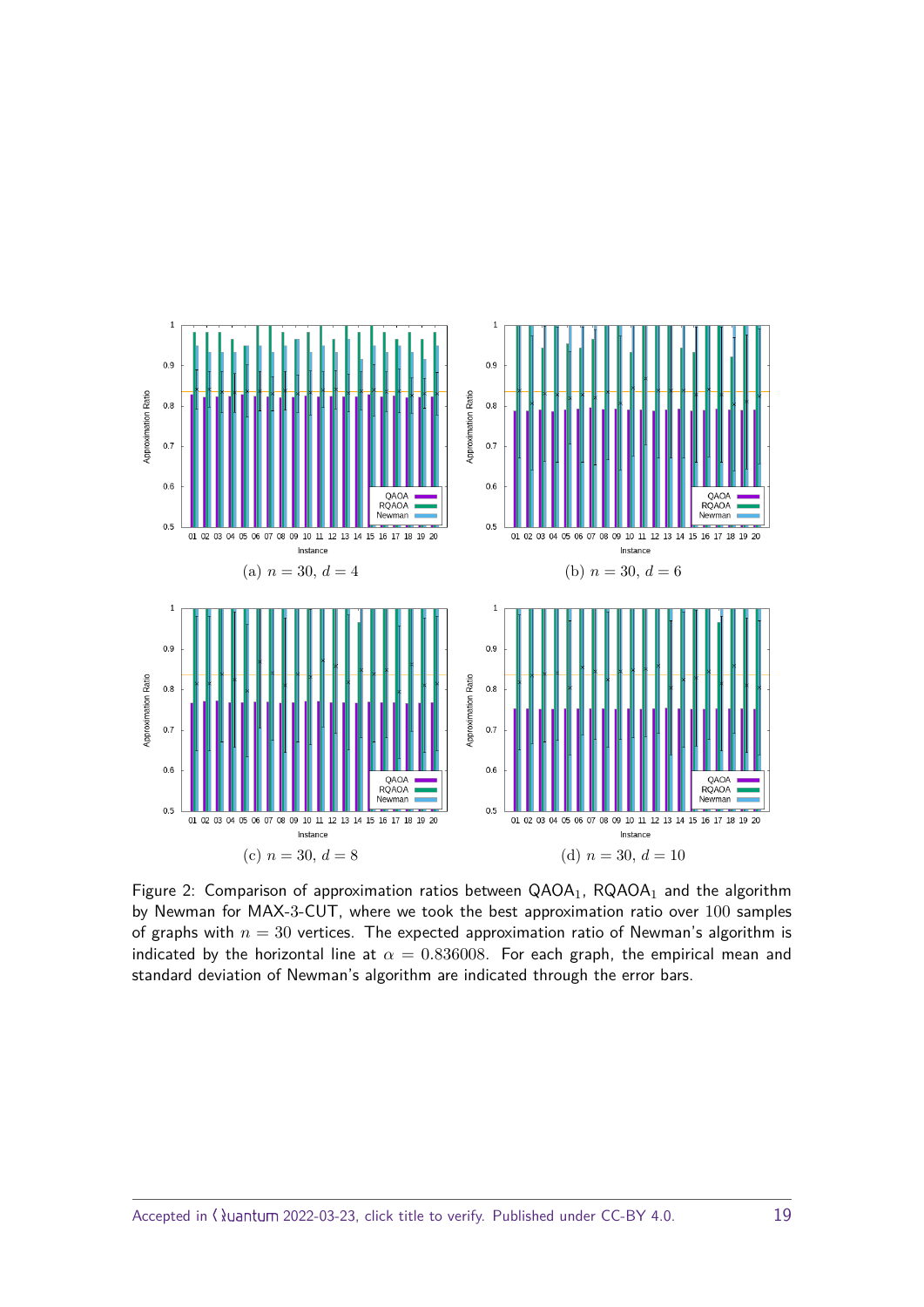<span id="page-19-1"></span><span id="page-19-0"></span>

Figure 3: Comparison of approximation ratios between  $QAOA<sub>1</sub>$ ,  $RQAOA<sub>1</sub>$  and the algorithm by Newman for MAX-3-CUT, where we took the best approximation ratio over 100 samples of graphs with  $n = 60$  vertices. The expected approximation ratio of Newman's algorithm is indicated by the horizontal line at  $\alpha = 0.836008$ . For each graph, the empirical mean and standard deviation of Newman's algorithm are indicated through the error bars.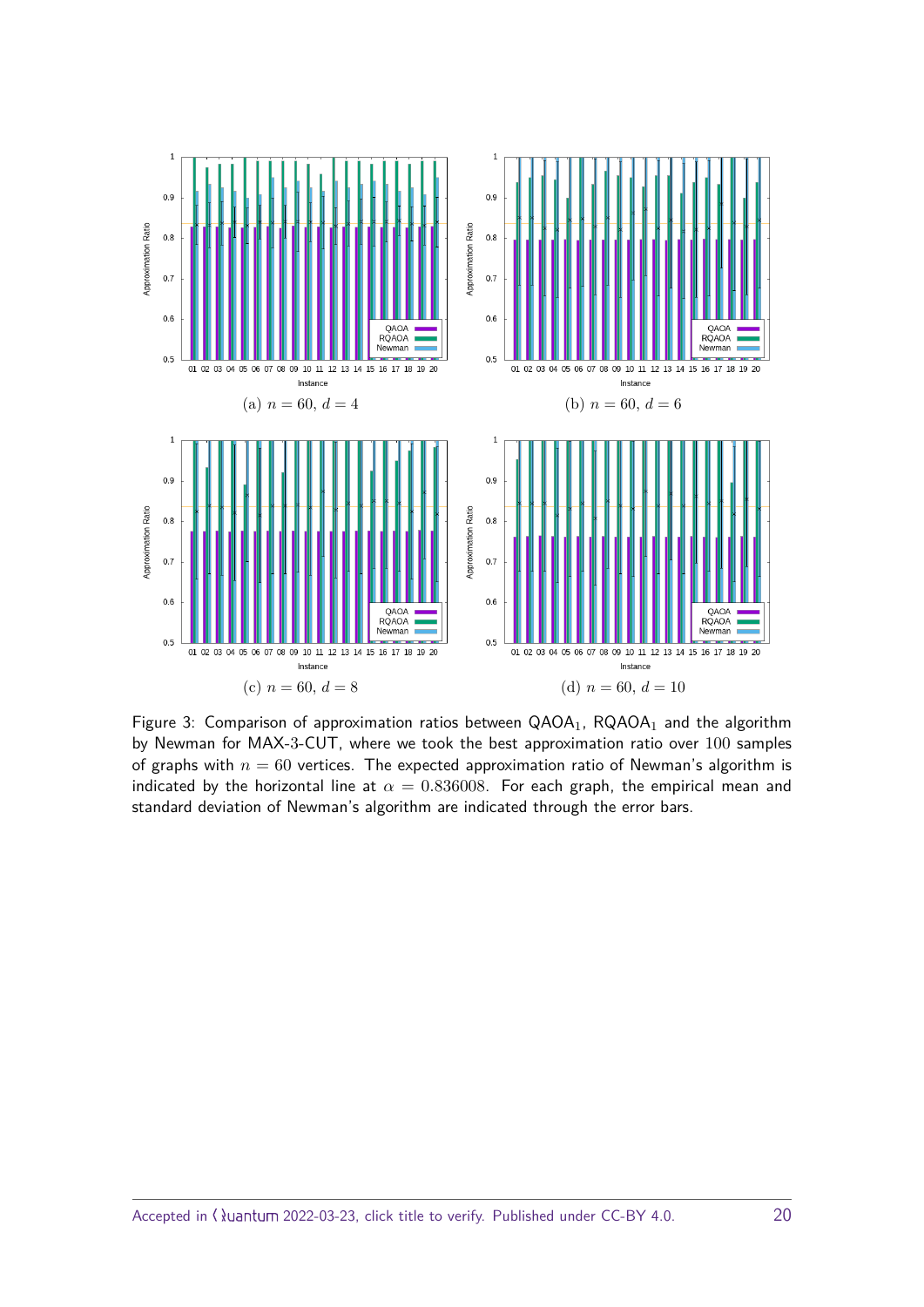<span id="page-20-0"></span>

<span id="page-20-1"></span>Figure 4: Comparison of approximation ratios between  $QAOA<sub>1</sub>$ ,  $RQAOA<sub>1</sub>$  and the algorithm by Newman for MAX-3-CUT, where we took the best approximation ratio over 100 samples of graphs with  $n = 150$  vertices. The expected approximation ratio of Newman's algorithm is indicated by the horizontal line at  $\alpha = 0.836008$ . For each graph, the empirical mean and standard deviation of Newman's algorithm are indicated through the error bars.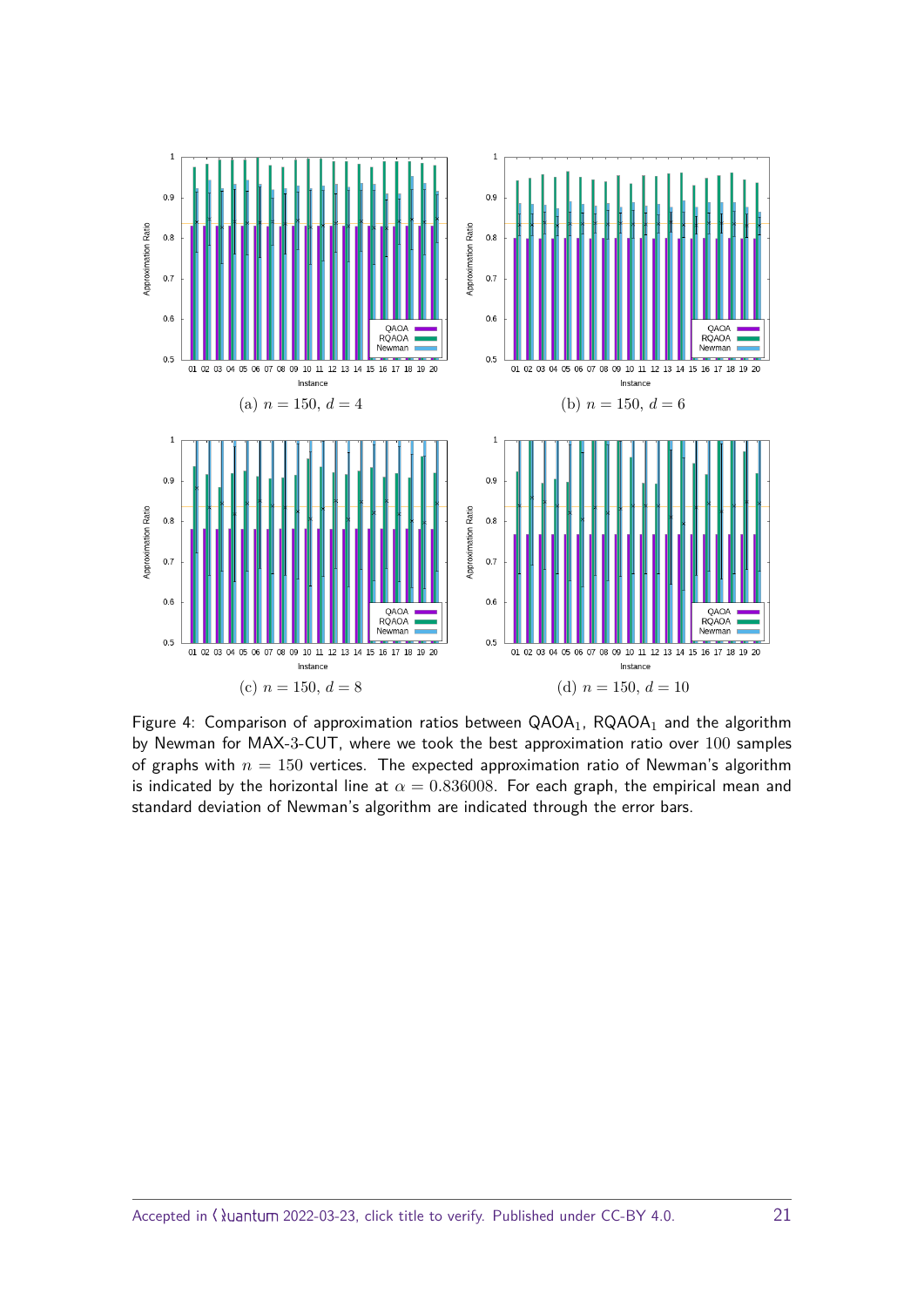<span id="page-21-1"></span><span id="page-21-0"></span>

Figure 5: Comparison of approximation ratios between  $QAOA<sub>1</sub>$ ,  $RQAOA<sub>1</sub>$  and the algorithm by Newman for MAX-3-CUT, where we took the best approximation ratio over 100 samples of graphs with  $n = 300$  vertices. The expected approximation ratio of Newman's algorithm is indicated by the horizontal line at  $\alpha = 0.836008$ . For each graph, the empirical mean and standard deviation of Newman's algorithm are indicated through the error bars.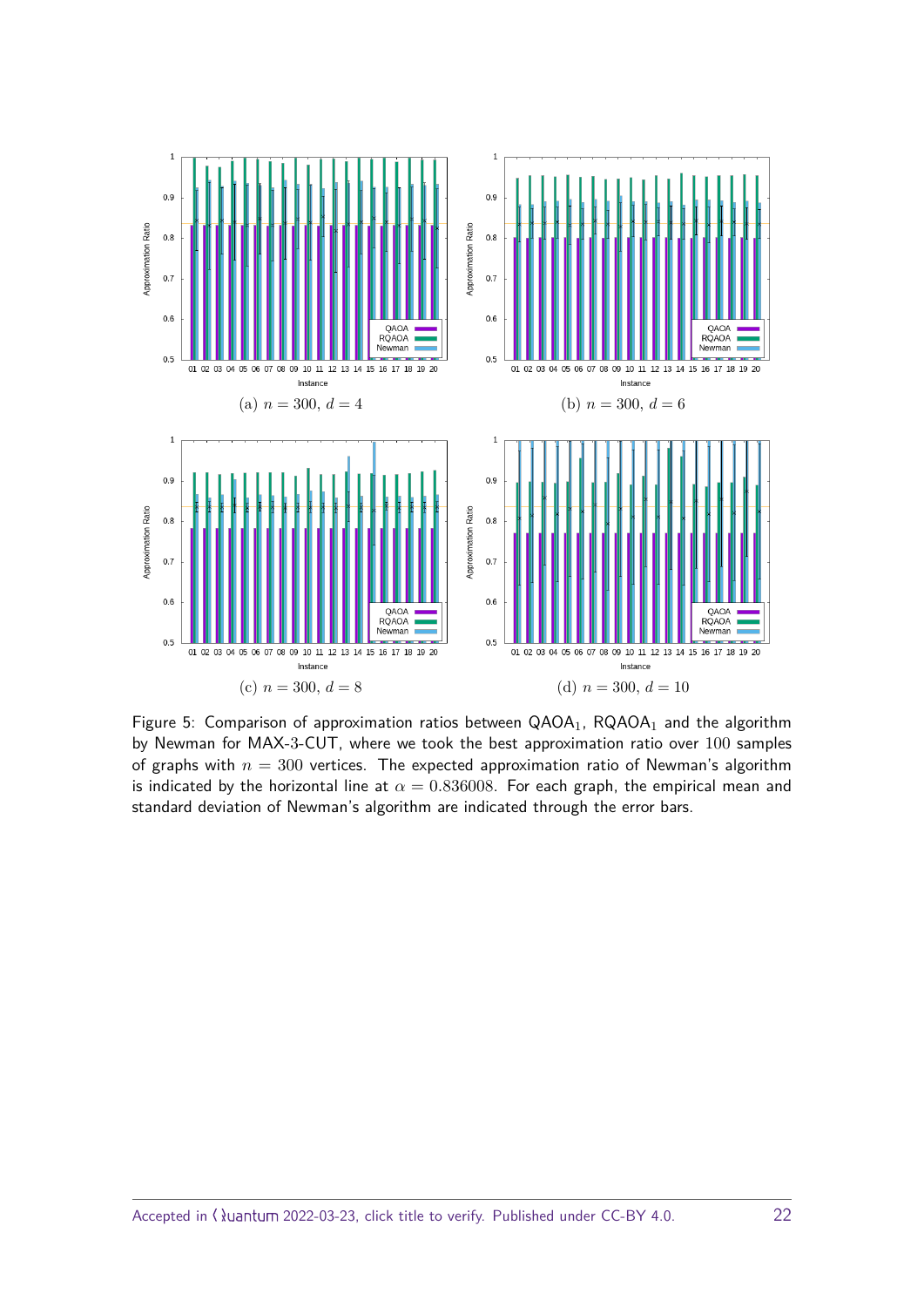## 6 Discussion and Outlook

We formulated a variation of QAOA using qudits which is applicable to non-binary combinatorial optimization. We study its applicability by considering the MAX $k$ -CUT problem with  $k > 2$ . We show that this version of QAOA shares certain limitations with the original proposal for qubits: its expected performance on random *d*-regular *k*-colorable graphs (for  $d = o(\sqrt{n})$ ) approaches random guessing in the limit of large *d*. We give an efficient classical simulation algorithm for its level-1 version. This method extends to problem Hamiltonians with pairwise commuting 2-local terms. The algorithm can also be used to simulate level-1 recursive QAOA (RQAOA), a hybrid classical-quantum algorithm designed to overcome the limitations of standard QAOA.

While efficient simulability precludes the possibility of a quantum advantage compared to the best efficient classical algorithm, it offers a crucial window into the performance of QAOA and RQAOA. We use our simulation algorithm to perform numerical experiments on graphs with up to 300 vertices, obtaining approximation ratios for MAX-3-CUT achieved by level-1 QAOA and RQAOA. We compare these results to the best known efficient classical algorithms for MAX-3-CUT, specifically the recent algorithm by Newman [\[17\]](#page-26-1). Our experiments show that  $RQAOA<sub>1</sub>$  (which significantly outperforms  $QAOA<sub>1</sub>$  is competitive with Newman's classical algorithm for generic *k*-colorable graphs. See Section [5](#page-15-0) for a detailed discussion.

Our observations suggest that RQAOA may be a viable application for NISQ devices combined with efficient classical computation: it may be applicable to problem sizes of real-world relevance. Our results are indicative of the potential of RQAOA at larger levels *p*, which may no longer be simulable classically, and which hold promise. Future work may seek to establish performance guarantees for RQAOA*<sup>p</sup>* akin to the rigorous results available for existing classical algorithms. As an example, we proved in  $[3]$  that for the "ring of disagrees",  $RQAOA<sub>1</sub>$  achieves the optimal approximation ratio. A next step in the analysis of RQAOA would be to find more interesting classes of graphs for which achievability results can be established.

Acknowledgments. This work is supported in part by the Army Research Office under Grant Number W911NF-20-1-0014. The views and conclusions contained in this document are those of the authors and should not be interpreted as representing the official policies, either expressed or implied, of the Army Research Office or the U.S. Government. The U.S. Government is authorized to reproduce and distribute reprints for Government purposes notwithstanding any copyright notation herein. RK and AK gratefully acknowledge support by the DFG cluster of excellence 2111 (Munich Center for Quantum Science and Technology). ET acknowledges funding provided by DOE Award Number: DE-SC0018407 Quantum Error Correction and Spacetime Geometry and the Institute for Quantum Information and Matter, an NSF Physics Frontiers Center (NSF Grant PHY-1733907).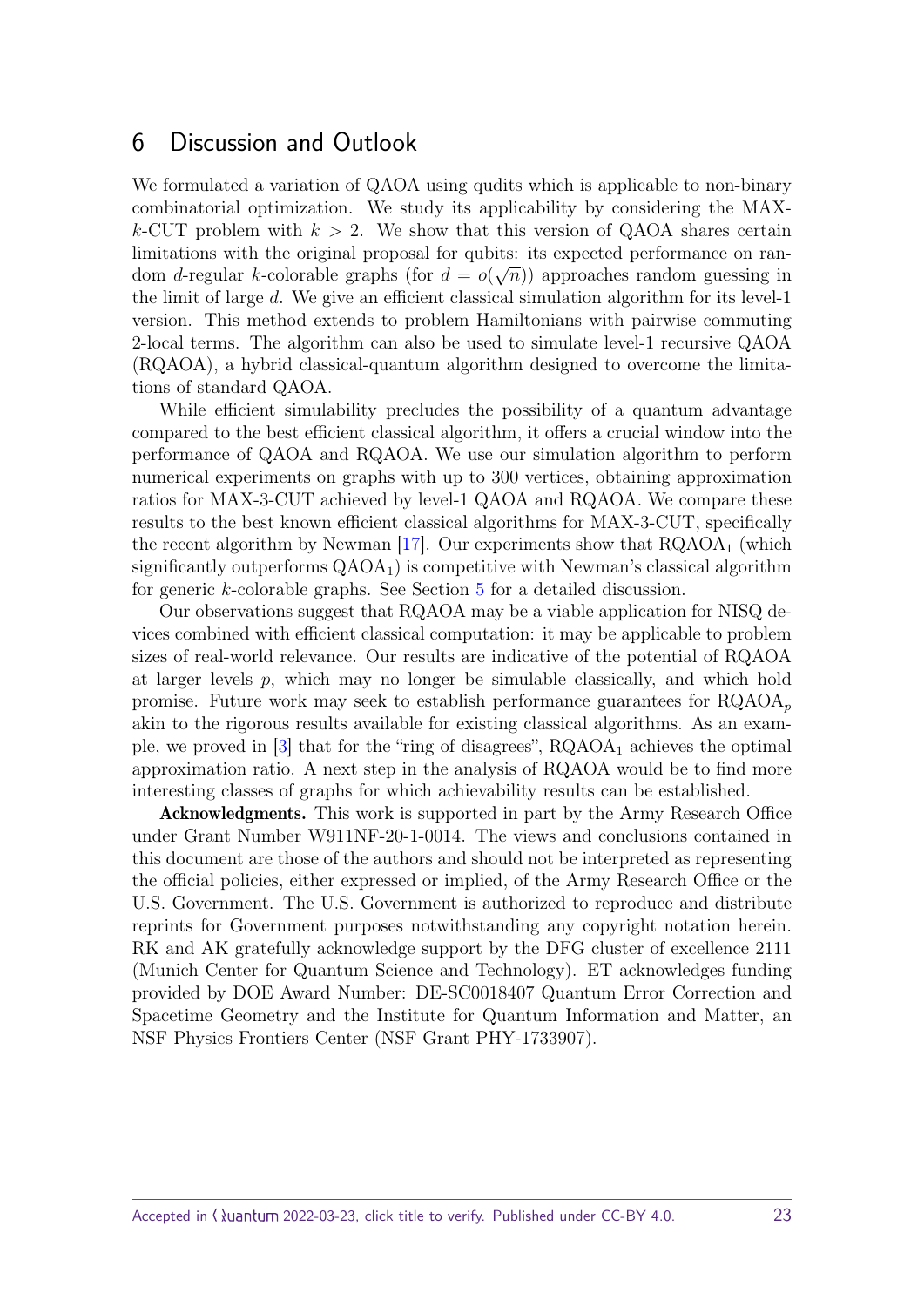## <span id="page-23-0"></span>A MAX-3-CUT angle optimization without gradient descent

First let us write the expectation value  $(22)$  in the form that makes its dependence on *β* more explicit. Recall from [\(6\)](#page-4-3) that for each  $a \in \mathbb{Z}_k$ , the *X*-eigenstate  $|\phi_a\rangle \equiv Z^a|+\rangle$ is an eigenvector of the unitary  $B(\beta)$  to eigenvalue  $e^{i\beta_a}$ . Since the vectors  $\{\ket{\phi_a}\}_{a \in \mathbb{Z}_k}$ form an orthonormal basis of  $\mathbb{C}^k$ , one gets

<span id="page-23-1"></span>
$$
\mu_{u,v}(O) = \sum_{p,q \in \mathbb{Z}_k} e^{i(\beta_p + \beta_q)} \left\langle \phi_p \otimes \phi_q \left| \rho_{u,v} B(-\beta)^{\otimes 2} O_{u,v} \right| \phi_p \otimes \phi_q \right\rangle .
$$

Consider the special case  $O = Z^r \otimes Z^{-r}$ . The identity  $Z^r | \phi_p \rangle = | \phi_{p+r} \rangle$  gives

$$
\mu_{u,v}\left(Z^r \otimes Z^{-r}\right) = \sum_{p,q \in \mathbb{Z}_k} e^{i(\beta_p + \beta_q - \beta_{p+r} - \beta_{q-r})} \left\langle \phi_p \otimes \phi_q \left| \rho_{u,v} \right| \phi_{p+r} \otimes \phi_{q-r} \right\rangle \tag{26}
$$

For  $(\beta, \gamma) \in \mathbb{R}^3 \times \mathbb{R}$ , let  $E(\beta, \gamma) = \langle \psi(\beta, \gamma) | C | \psi(\beta, \gamma) \rangle$  denote the energy in the level-1 QAOA state, where the cost function Hamiltonian  $C$  is given by Eq.  $(24)$ with  $k = 3$ . Let  $\gamma \in \mathbb{R}$  be fixed in the following. Let us write  $E(\beta) = E(\beta, \gamma)$ . Here we consider the problem of finding  $\max_{\beta} E(\beta)$ .

With Eq. [\(26\)](#page-23-1) we have

$$
E(\beta) = \sum_{1 \le p < q \le n} \sum_{a,b,c \in \mathbb{Z}_3} h_{p,q}(c) e^{i(\beta_a + \beta_b - \beta_{a+c} - \beta_{b-c})} \langle \phi_a \otimes \phi_b | \rho_{p,q} | \phi_{a+c} \otimes \phi_{b-c} \rangle .
$$

Clearly, the terms with  $c = 0$  do not depend on  $\beta$  and the sum over  $p, q$  gives Tr  $(\rho_{p,q}) = 1$ . For each  $p < q$  the sum of all terms with  $c = -1$  and the sum of all terms with  $c = 1$  are complex conjugates of each other. Indeed, these sums are expected values of  $h_{p,q}(1)Z_pZ_q^{-1}$  and  $h_{p,q}(1)^*Z_p^{-1}Z_q$ . Here we noted that  $h_{p,q}(-1)$  =  $h_{p,q}(1)$ <sup>\*</sup>. Thus

$$
E(\beta) = \sum_{\substack{1 \le p \\ < q \le n}} h_{p,q}(0) + \sum_{\substack{a,b \\ \in \mathbb{Z}_3}} 2 \operatorname{Re}\left(h_{p,q}(1)e^{i(\beta_a + \beta_b - \beta_{a+1} - \beta_{b-1})} \langle \phi_a \otimes \phi_b | \rho_{p,q} | \phi_{a+1} \otimes \phi_{b-1} \rangle \right)
$$

Let  $\bar{\beta} \equiv \beta_0 + \beta_1 + \beta_2$ . Some simple algebra gives

$$
E(\beta) = C + \text{Re} \sum_{a \in \mathbb{Z}_3} g_a e^{i \left( 3\beta_a - \bar{\beta} \right)}
$$

where

$$
C = \sum_{1 \le p < q \le n} h_{p,q}(0) + 2 \operatorname{Re} \sum_{a \in \mathbb{Z}_3} h_{p,q}(1) \langle \phi_a \otimes \phi_{a+1} | \rho_{p,q} | \phi_{a+1} \otimes \phi_a \rangle,
$$

and

$$
g_a = 2 \sum_{\substack{1 \leq p \\ \leq q \leq n}} h_{p,q}(1) \langle \phi_a \otimes \phi_a | \rho_{p,q} | \phi_{a+1} \otimes \phi_{a-1} \rangle + h_{p,q}(1)^* \langle \phi_a \otimes \phi_a | \rho_{p,q} | \phi_{a-1} \otimes \phi_{a+1} \rangle,
$$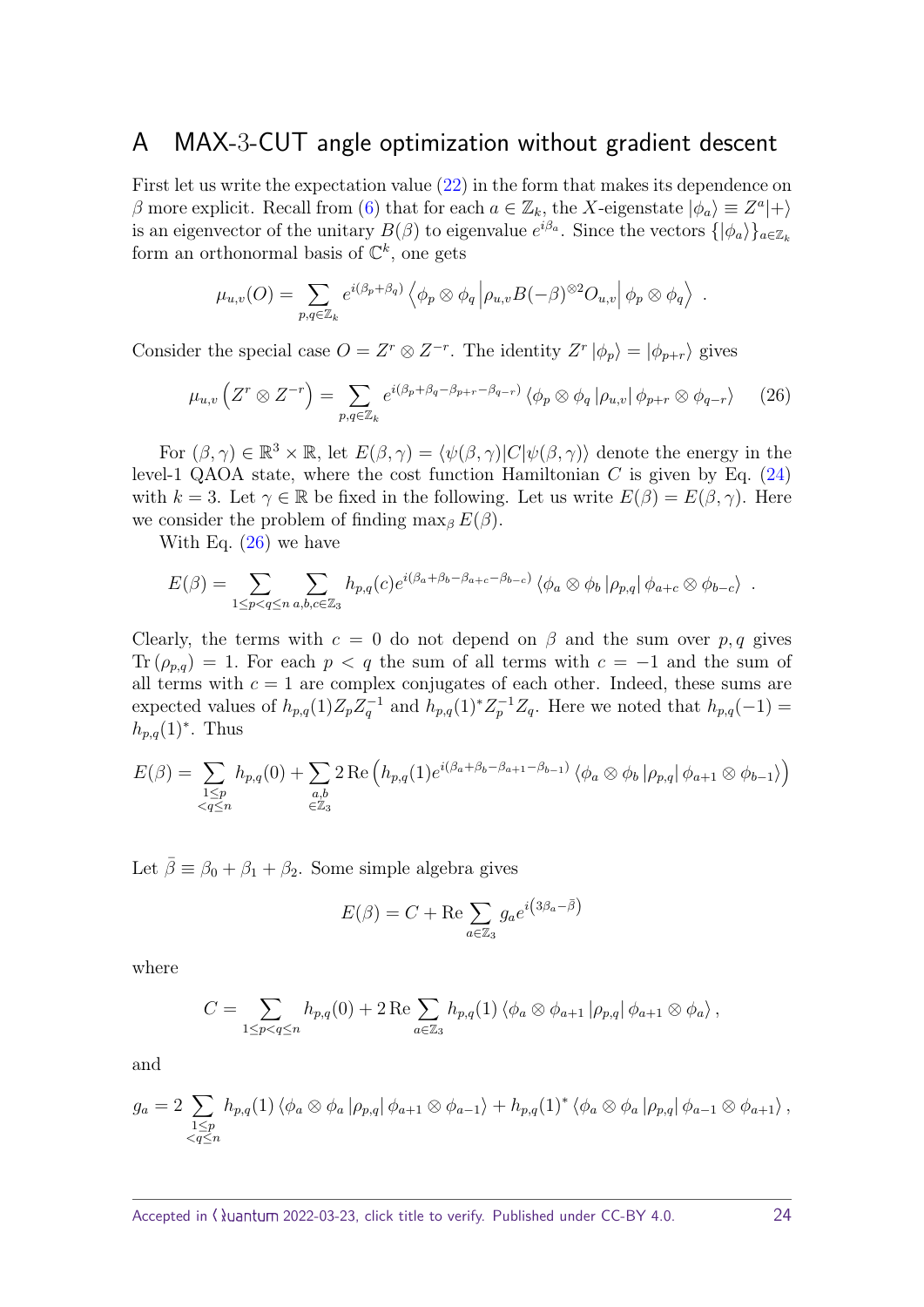Define  $\theta_a = 3\beta_a - \bar{\beta}$ . Then  $\theta_0 + \theta_1 + \theta_2 = 0$ . Thus it suffices to maximize a function

$$
F'(\theta) = \text{Re} \sum_{a \in \mathbb{Z}_3} g_a e^{i\theta_a}
$$

over  $\theta \in \mathbb{R}^3$  subject to a constraint

$$
\theta_0 + \theta_1 + \theta_2 = 0.
$$

For fixed  $\theta_0$  the maximum over  $\theta_1$  can be computed analytically using the identity

$$
\max_{\theta_1} \text{Re} \left( g_1 e^{i\theta_1} + g_2 e^{-i\theta_0 - i\theta_1} \right) = \max_{\theta_1} \text{Re} \left( e^{i\theta_1} \left( g_1 + g_2^* e^{i\theta_0} \right) \right) = \left| g_1 + g_2^* e^{i\theta_0} \right|.
$$

The maximum is achieved at  $\theta_1 = - \arg (g_1 + g_2^* e^{i\theta_0})$ . Let  $z \equiv e^{i\theta_0}$ . It remains to maximize a function

$$
F''(z) = \max_{\theta \in \mathbb{R}^3} F'(\theta) = \text{Re}(g_0 z) + |g_1 + g_2^* z|
$$
  

$$
\theta_0 + \theta_1 + \theta_2 = 0
$$
  

$$
e^{i\theta_0} = z
$$

over the unit circle  $\{z \in \mathbb{C} : |z| = 1\}$ . Fix some  $f \in \mathbb{R}$ . One can easily check that conditions  $F''(z) = f, |z| = 1$  imply  $p_f(z) = 0, |z| = 1$ , where  $p_f(z)$  is a degree- 4 polynomial

$$
p_f(z) = \left(-\frac{g_0^2}{4}\right)z^4 + \left(g_1^*g_2^* + fg_0\right)z^3 + z^2\left(\left|g_1\right|^2 + \left|g_2\right|^2 - f^2 - \left(1/2\right)\left|g_0\right|^2\right) + z\left(g_1g_2 + fg_0^*\right) - \frac{\left(g_0^*\right)^2}{4}
$$

For a given f one can analytically compute roots of  $p_f(z)$ , select roots lying on the unit circle, and check whether at least one of those roots *z* satisfies  $F''(z) = f$ . Thus one can check whether an equation  $F''(z) = f$  has solutions *z* on the unit circle. Now one can maximize  $F''(z)$  over the unit circle using the binary search over  $f$ . Given the optimal value  $\theta_0 = \arg \max_{\theta} F''(e^{i\theta})$ , one computes  $\theta_1 = -\arg (g_1 + g_2^* e^{i\theta_0})$ ,  $\theta_2 =$ *−θ*<sub>0</sub> − *θ*<sub>1</sub>*,* and solves a linear system *θ*<sub>*a*</sub> =  $3\beta$ <sub>*a*</sub> −  $\bar{\beta}$  to find  $\beta$ <sub>0</sub>*,*  $\beta$ <sub>1</sub>*,*  $\beta$ <sub>2</sub>*.* 

# **References**

- <span id="page-24-1"></span>[1] Noga Alon and Nabil Kahale. A spectral technique for coloring random 3-colorable graphs. SIAM J. Comput., 26(6):1733–1748, December 1997. [https://doi.org/10.1137/S0097539794270248.](https://doi.org/10.1137/S0097539794270248)
- <span id="page-24-2"></span>[2] Fernando G. S. L. Brandao, Michael Broughton, Edward Farhi, Sam Gutmann, and Hartmut Neven. For Fixed Control Parameters the Quantum Approximate Optimization Algorithm's Objective Function Value Concentrates for Typical Instances, 2018. [https://doi.org/10.48550/arXiv.1812.04170.](https://doi.org/10.48550/arXiv.1812.04170)
- <span id="page-24-0"></span>[3] Sergey Bravyi, Alexander Kliesch, Robert Koenig, and Eugene Tang. Obstacles to variational quantum optimization from symmetry protection. Phys. Rev. Lett., 125:260505, Dec 2020. [https://doi.org/10.1103/PhysRevLett.125.260505.](https://doi.org/10.1103/PhysRevLett.125.260505)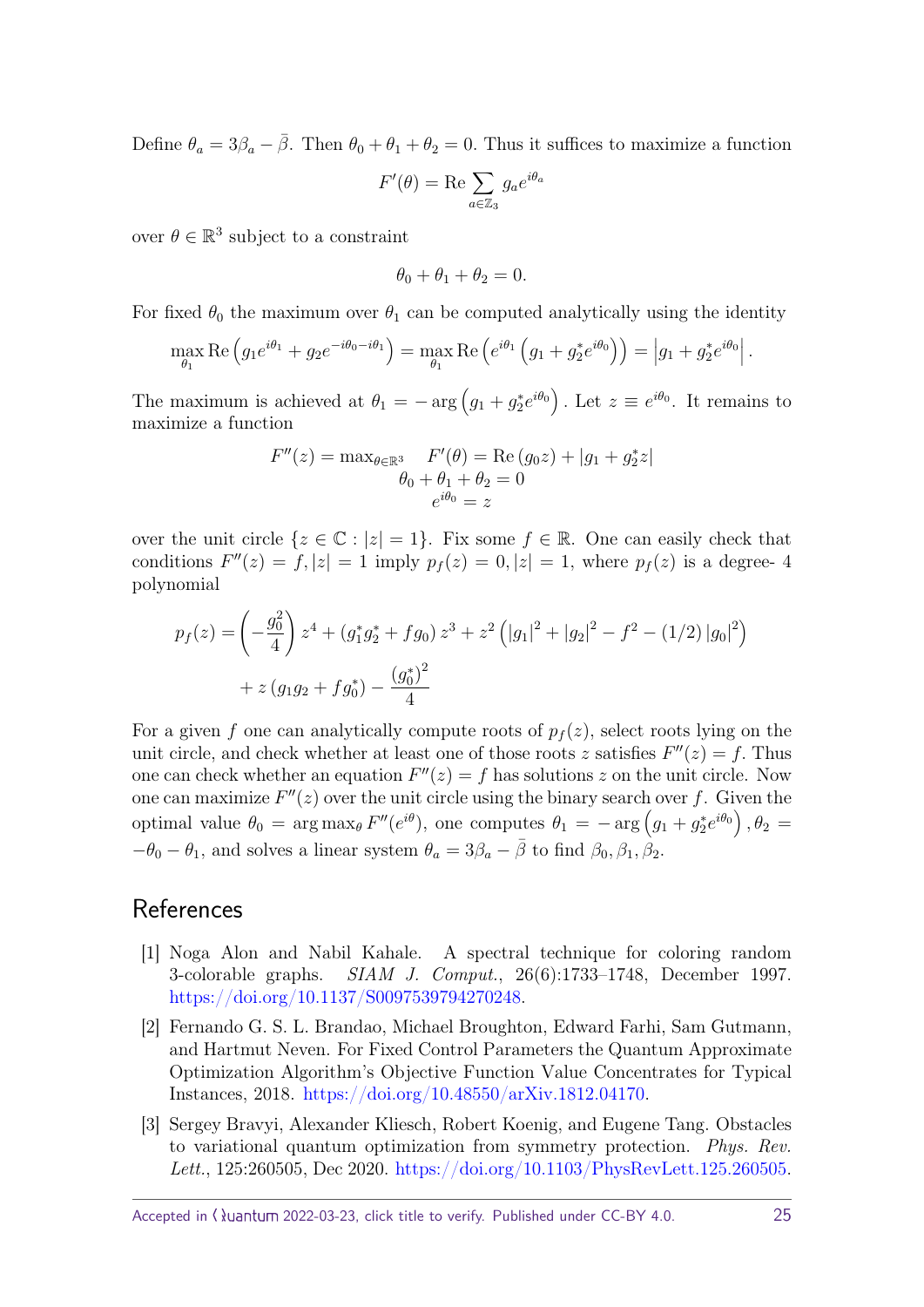- <span id="page-25-10"></span>[4] Amin Coja-Oghlan, Cristopher Moore, and Vishal Sanwalani. Max-*k*-cut and approximating the chromatic number of random graphs. Random Structures  $\mathcal{C}$ Algorithms, 28(3):289–322, 2006. [https://doi.org/10.1002/rsa.20096.](https://doi.org/10.1002/rsa.20096)
- <span id="page-25-9"></span>[5] Daniel J. Egger, Jakub Mareček, and Stefan Woerner. Warm-starting quantum optimization. *Quantum*, 5:479, June 2021. [https://doi.org/10.22331/q-2021-](https://doi.org/10.22331/q-2021-06-17-479) [06-17-479.](https://doi.org/10.22331/q-2021-06-17-479)
- <span id="page-25-1"></span>[6] Edward Farhi, David Gamarnik, and Sam Gutmann. The Quantum Approximate Optimization Algorithm Needs to See the Whole Graph: Worst Case Examples, 2020. [https://doi.org/10.48550/arXiv.2005.08747.](https://doi.org/10.48550/arXiv.2005.08747)
- <span id="page-25-0"></span>[7] Edward Farhi, Jeffrey Goldstone, and Sam Gutmann. A Quantum Approximate Optimization Algorithm, 2014. [https://doi.org/10.48550/arXiv.1411.4028.](https://doi.org/10.48550/arXiv.1411.4028)
- <span id="page-25-3"></span>[8] Alan Frieze and M. Jerrum. Improved Approximation Algorithms for MAX k-CUT and MAX BISECTION. Algorithmica, 18(1):67–81, 05 1997. [https://doi.org/10.1007/BF02523688.](https://doi.org/10.1007/BF02523688)
- <span id="page-25-8"></span>[9] Michel X. Goemans and David Williamson. Approximation Algorithms for MAX-3-CUT and Other Problems via Complex Semidefinite Programming. In Proceedings of the Thirty-Third Annual ACM Symposium on Theory of Computing, STOC '01, page 443–452, New York, NY, USA, 2001. Association for Computing Machinery. [https://doi.org/10.1145/380752.380838.](https://doi.org/10.1145/380752.380838)
- <span id="page-25-6"></span>[10] Michel X. Goemans and David P. Williamson. Improved Approximation Algorithms for Maximum Cut and Satisfiability Problems Using Semidefinite Programming. J. ACM, 42(6):1115–1145, 1995. [https://doi.org/10.1145/227683.227684.](https://doi.org/10.1145/227683.227684)
- <span id="page-25-2"></span>[11] Jun-Dong Cho, S. Raje, and M. Sarrafzadeh. Fast Approximation Algorithms on Maxcut, k-Coloring, and k-Color Ordering for VLSI Applications. IEEE Transactions on Computers, 47(11):1253–1266, 1998. [https://doi.org/10.1109/12.736440.](https://doi.org/10.1109/12.736440)
- <span id="page-25-4"></span>[12] Viggo Kann, Sanjeev Khanna, Jens Lagergren, and Alessandro Panconesi. On the Hardness of Approximating Max k-Cut and its Dual. Chicago Journal of Theoretical Computer Science, 1997:1–18, June 1997. [https://doi.org/10.4086/cjtcs.1997.002.](https://doi.org/10.4086/cjtcs.1997.002)
- <span id="page-25-5"></span>[13] Subhash Khot, Guy Kindler, Elchanan Mossel, and Ryan O'Donnell. Optimal Inapproximability Results for MAX-CUT and Other 2- Variable CSPs? SIAM Journal on Computing, 37(1):319–357, 2007. [https://doi.org/10.1137/S0097539705447372.](https://doi.org/10.1137/S0097539705447372)
- <span id="page-25-7"></span>[14] Etienne Klerk, Dmitrii Pasechnik, and J.P. Warners. On Approximate Graph Colouring and MAX- $k$ -CUT Algorithms Based on the  $\vartheta$ -Function. Journal of Combinatorial Optimization, 8:267–294, 09 2004. [https://doi.org/10.1023/B:JOCO.0000038911.67280.3f.](https://doi.org/10.1023/B:JOCO.0000038911.67280.3f)
- <span id="page-25-11"></span>[15] Jarrod R McClean, Sergio Boixo, Vadim N Smelyanskiy, Ryan Babbush, and Hartmut Neven. Barren plateaus in quantum neural network training landscapes. Nature Communications, 9(4812):1–6, 2018. [https://doi.org/10.1038/s41467-018-07090-4.](https://doi.org/10.1038/s41467-018-07090-4)